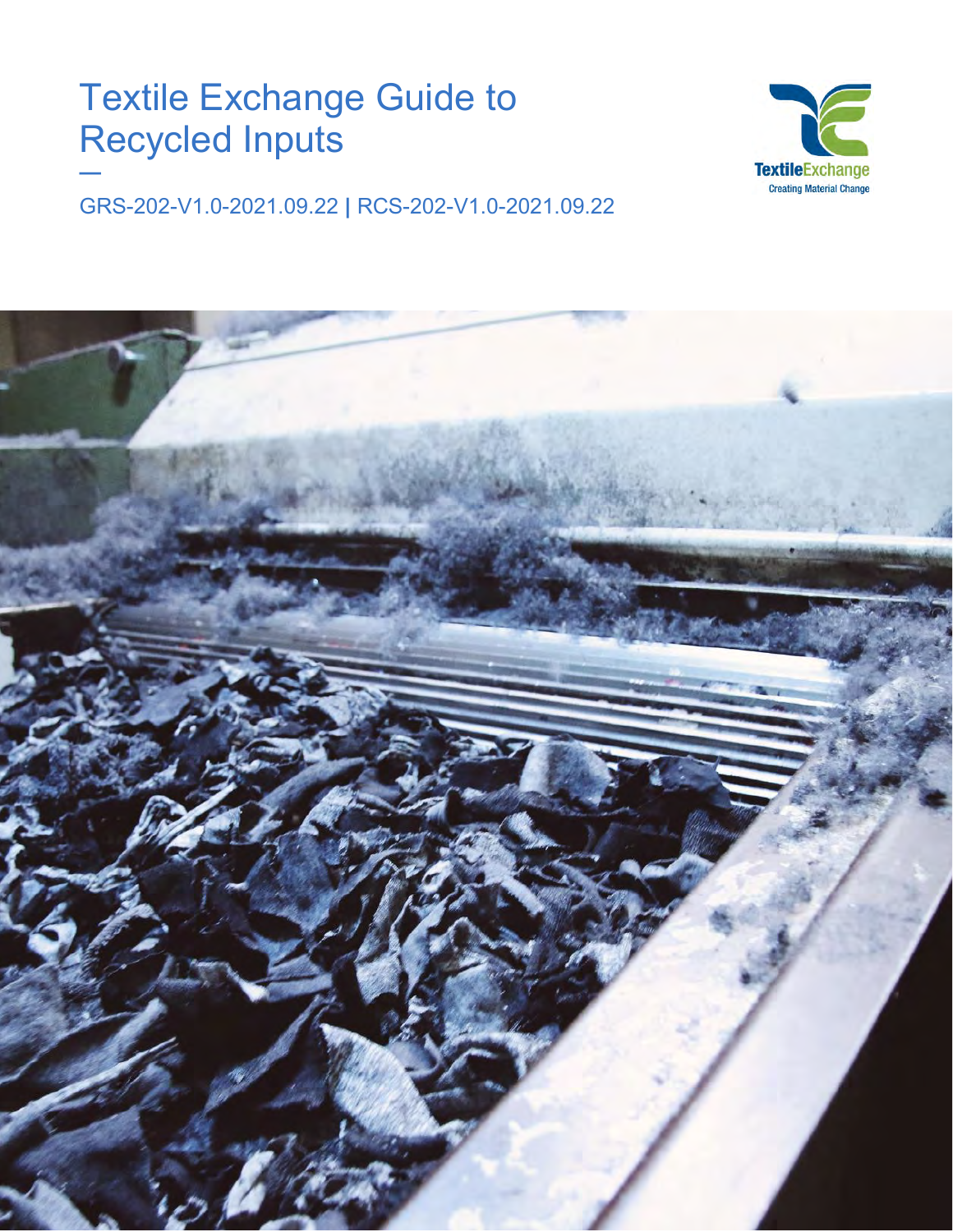

©2021 Textile Exchange. This publication is protected by copyright. All rights are reserved. Written permission by Textile Exchange is required for reproduction in entirety or portion.

The *Textile Exchange Guide to Recycled Inputs* is effective as of September 22, 2021.

Cover photo: MUD Jeans (Denim shredding at recycling factory)

English is the official language of the *Textile Exchange Guide to Recycled Inputs*. In any case of inconsistency between versions, reference shall be made to the English version.

#### Disclaimer

Although reasonable care was taken in the preparation of this document, Textile Exchange and any other party involved in the creation of the document HEREBY STATE that the document is provided without warranty, either expressed or implied, of accuracy or fitness for purpose, AND HEREBY DISCLAIM any liability, direct or indirect, for damages or loss relating to the use of this document.

This is a voluntary procedures document and is not intended to replace the legal or regulatory requirements of any country.

#### Copyright

This publication is protected by copyright. Information or material from this publication may be reproduced in unaltered form for personal, non-commercial use. All other rights are reserved. Information or material from this publication may be used for the purposes of private study, research, criticism, or review permitted under the Copyright Act 1976.

Any reproduction permitted in accordance with the Copyright Act 1976 shall acknowledge the *Textile Exchange Guide to Recycled Inputs* as the source of any selected passage, extract, diagram, or other information.

The *Textile Exchange Guide to Recycled Inputs* will be updated on a regular basis. You may submit feedback or questions at any time; send to [Assurance@TextileExchange.org.](mailto:Assurance@TextileExchange.org)

#### Document Revision History

*GRS-202-V0.1 Guidance: Mechanically Recycling of Cotton, released June 2021 GRS-202-V1.0 Textile Exchange Guide to Recycled Inputs, released September 2021*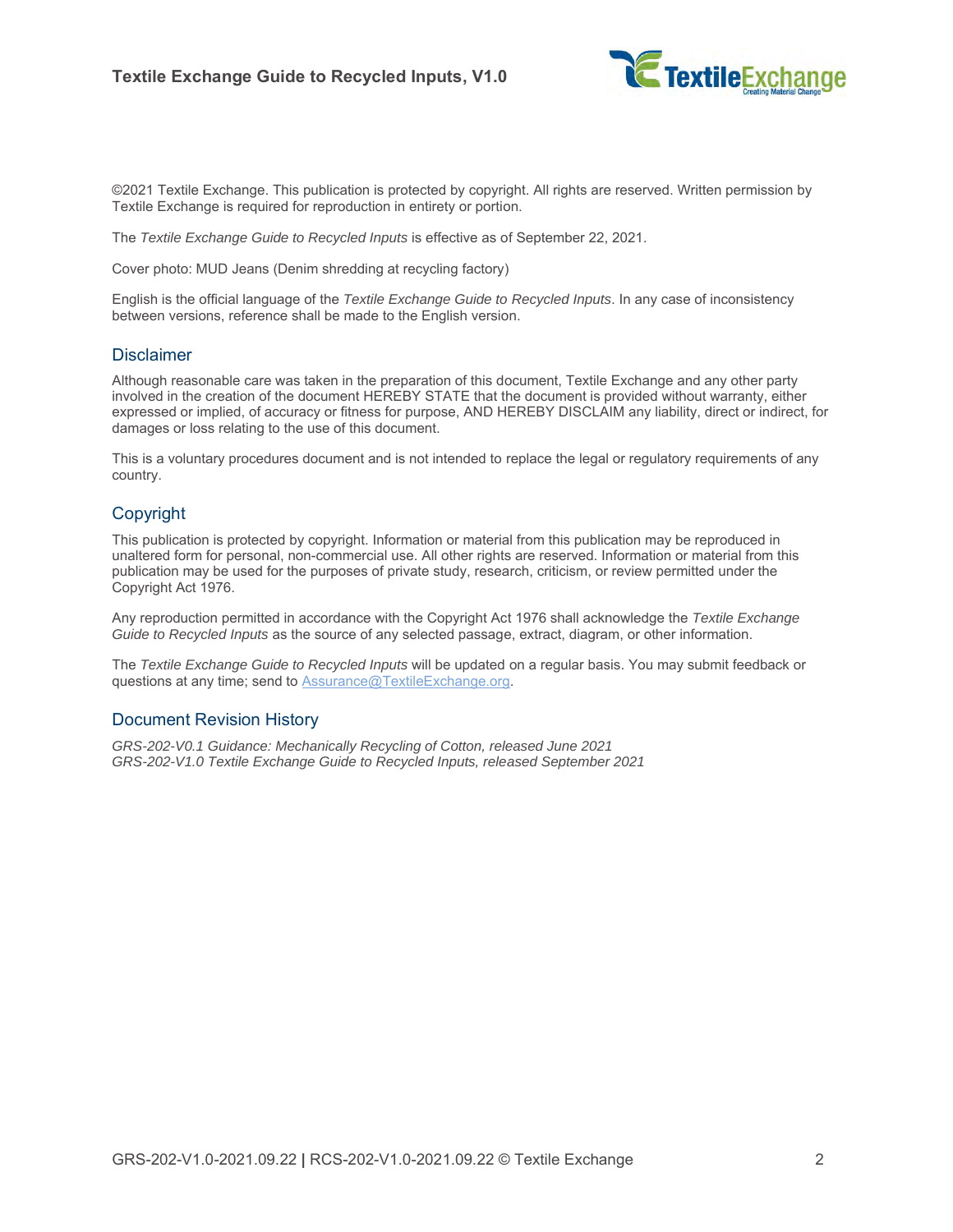

## **Contents**

| A1.              |                                                                                 |  |  |
|------------------|---------------------------------------------------------------------------------|--|--|
| A2.              |                                                                                 |  |  |
| A3.              |                                                                                 |  |  |
| A4.              |                                                                                 |  |  |
|                  |                                                                                 |  |  |
|                  |                                                                                 |  |  |
| C1.              | Shredding of Animal, Plant-based, Cellulosic (MMCF), and Synthetic Material  13 |  |  |
| C2.              |                                                                                 |  |  |
| C <sub>3</sub> . |                                                                                 |  |  |
| C4.              |                                                                                 |  |  |
|                  |                                                                                 |  |  |
|                  |                                                                                 |  |  |
|                  |                                                                                 |  |  |
|                  |                                                                                 |  |  |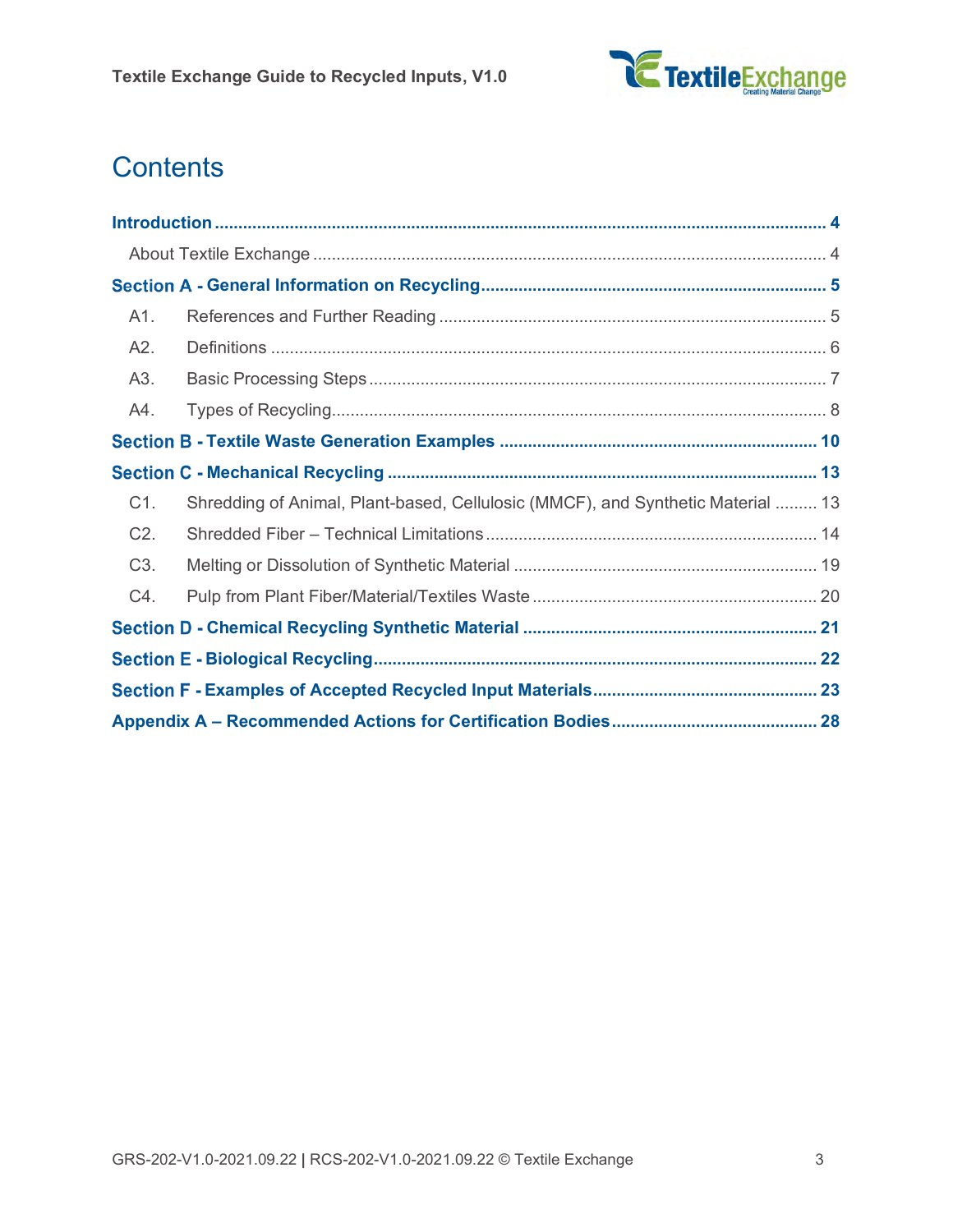

## <span id="page-3-0"></span>**Introduction**

This document provides guidance for authorized certification bodies (CBs), certified sites, and buyers of certified materials to interpret how the Recycled Claim Standard (RCS) and Global Recycled Standard (GRS) definitions should be applied. While this document is not normative, it may be used as a supplement for interpretation decisions regarding the qualification of materials to be certified under the RCS or GRS.

### <span id="page-3-1"></span>About Textile Exchange



Textile Exchange is a global nonprofit that creates leaders in the sustainable fiber and materials industry. The organization develops, manages, and promotes a suite of leading industry standards as well as collects and publishes vital industry data and insights that enable brands and retailers to measure, manage, and track their use of preferred fiber and materials.

With a membership that represents leading brands, retailers, and suppliers, Textile Exchange has, for years, been positively impacting climate through accelerating the use of preferred fibers across the global textile industry and is now making it an imperative goal through its [2030 Strategy: Climate+.](https://textileexchange.org/2030-strategy-climate-plus/) Under the Climate+ strategic direction, Textile Exchange will be the driving force for urgent climate action with a goal of 45% reduced CO2 emissions from textile fiber and material production by 2030.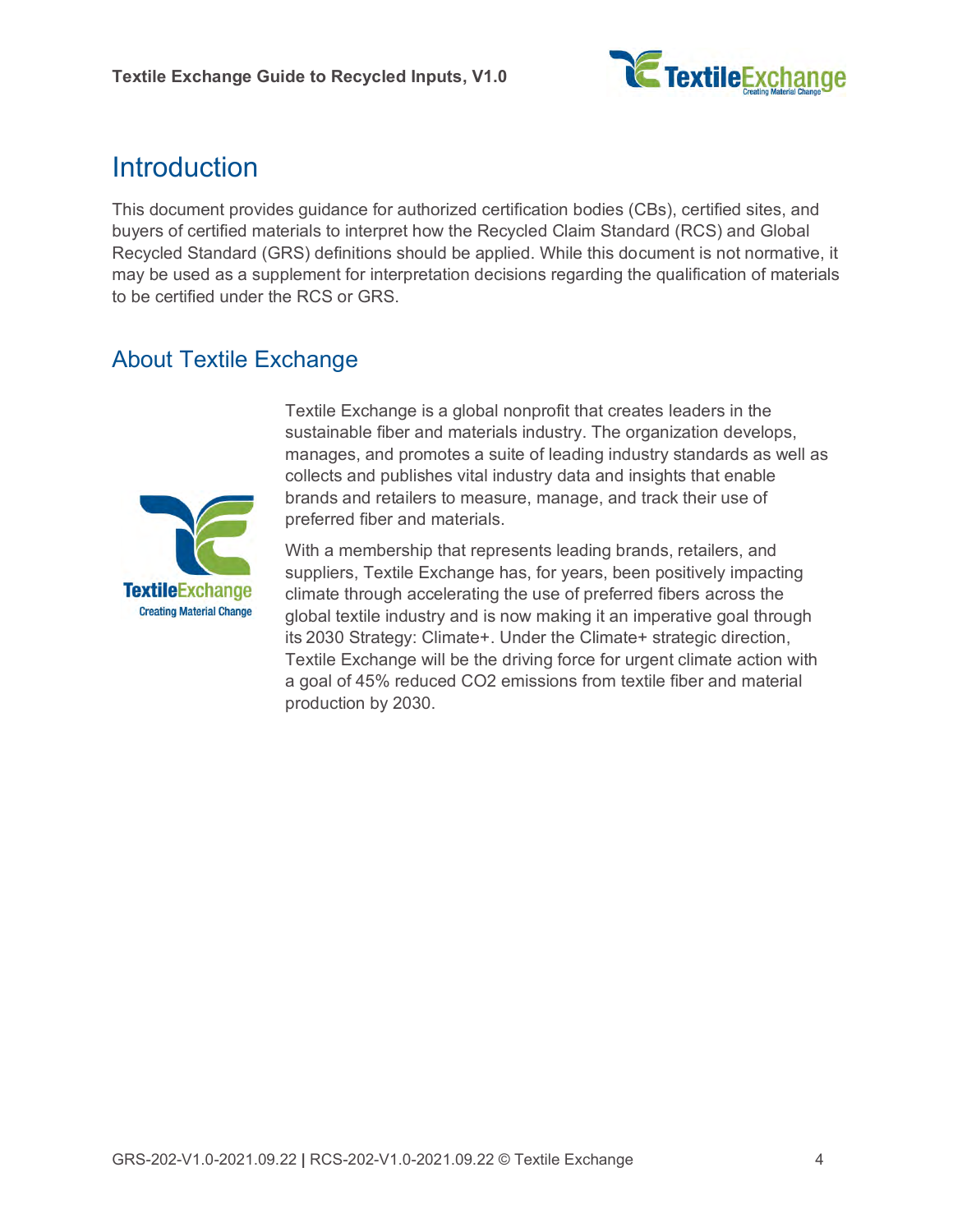

## <span id="page-4-0"></span>Section A - General Information on Recycling

### <span id="page-4-1"></span>A1. References and Further Reading

The following Textile Exchange documents should be referenced in conjunction with this guide, and all can be found at [TextileExchange.org/Standards:](https://textileexchange.org/Standards/)

- *[CCS-101 Content Claim Standard](https://textileexchange.org/documents/content-claim-standard-ccs/)*
- *[CCS-201 CCS User Manual](https://textileexchange.org/documents/ccs-user-manual/)*
- *[GRS-101-V4.0 Global Recycled Standard](https://textileexchange.org/documents/global-recycled-standard-grs/)*
- *[GRS-201-V4.2 GRS Implementation Manual](https://textileexchange.org/documents/grs-implementation-manual/)*
- *[RCS-201-V2.0 Recycled Claim Standard](https://textileexchange.org/documents/recycled-claim-standard-rcs/)*
- *[RCS-201-V2.2 RCS Implementation Manual](https://textileexchange.org/documents/rcs-implementation-manual/)*

In addition to the Textile Exchange documents listed above, the external publications listed below provide further insight and guidance on recycled materials:

- ISO 14021:2016 [Environmental labels and declarations –](https://www.iso.org/standard/66652.html) Self-declared environmental [claims \(Type II environmental labelling\)](https://www.iso.org/standard/66652.html)
- ISO 17088:2021 Plastics Organic recycling [Specification for compostable plastics](https://www.iso.org/standard/74994.html)
- ISO 15270:2008: Plastics [Guidelines for the recovery and recycling of plastic waste](https://www.iso.org/standard/45089.html)
- ISO/TR 14049:2012 [Environmental management –](https://www.iso.org/standard/57110.html) Life cycle assessment
- ISO 16929:2019 Plastics Determination of the degree of disintegration of plastic [materials under defined composting conditions in a pilot-scale test](https://www.iso.org/standard/72473.html)
- ISO/IEC 17025:2005 General requirements for the competence of testing and calibration **[laboratories](https://www.iso.org/standard/39883.html)**
- ScienceDirect [Environmental impact of textile reuse and recycling](https://www.sciencedirect.com/science/article/pii/S0959652618305985)
- Zero Waste Europe [El Dorado of Chemical Recycling](https://zerowasteeurope.eu/downloads/el-dorado-of-chemical-recycling-state-of-play-and-policy-challenges/)
- European Commission [Circular Economy Action Plan](https://ec.europa.eu/environment/pdf/circular-economy/new_circular_economy_action_plan.pdf)
- European Commission  $-$  [A circular economy for plastic](https://op.europa.eu/en/publication-detail/-/publication/33251cf9-3b0b-11e9-8d04-01aa75ed71a1/language-en/format-PDF/source-87705298)
- **[Accelerating Circular Supply Chains for Plastics](https://www.closedlooppartners.com/wp-content/uploads/2021/01/CLP_Circular_Supply_Chains_for_Plastics_Updated.pdf)**
- [This Is Plastics](https://www.thisisplastics.com/)
- [Ellen MacArthur Foundation](https://www.ellenmacarthurfoundation.org/)
- Rieter [The Increasing Importance of Recycling in the Staple-Fiber Spinning Process,](https://www.rieter.com/fileadmin/user_upload/services/documents/expertise/textile-technology/rieter-special-print-recycling-3379-v1n-en_01.pdf)  [Part 1](https://www.rieter.com/fileadmin/user_upload/services/documents/expertise/textile-technology/rieter-special-print-recycling-3379-v1n-en_01.pdf) and [Recycling Spinning System](https://www.rieter.com/products/spinning-systems/recycling-spinning-system)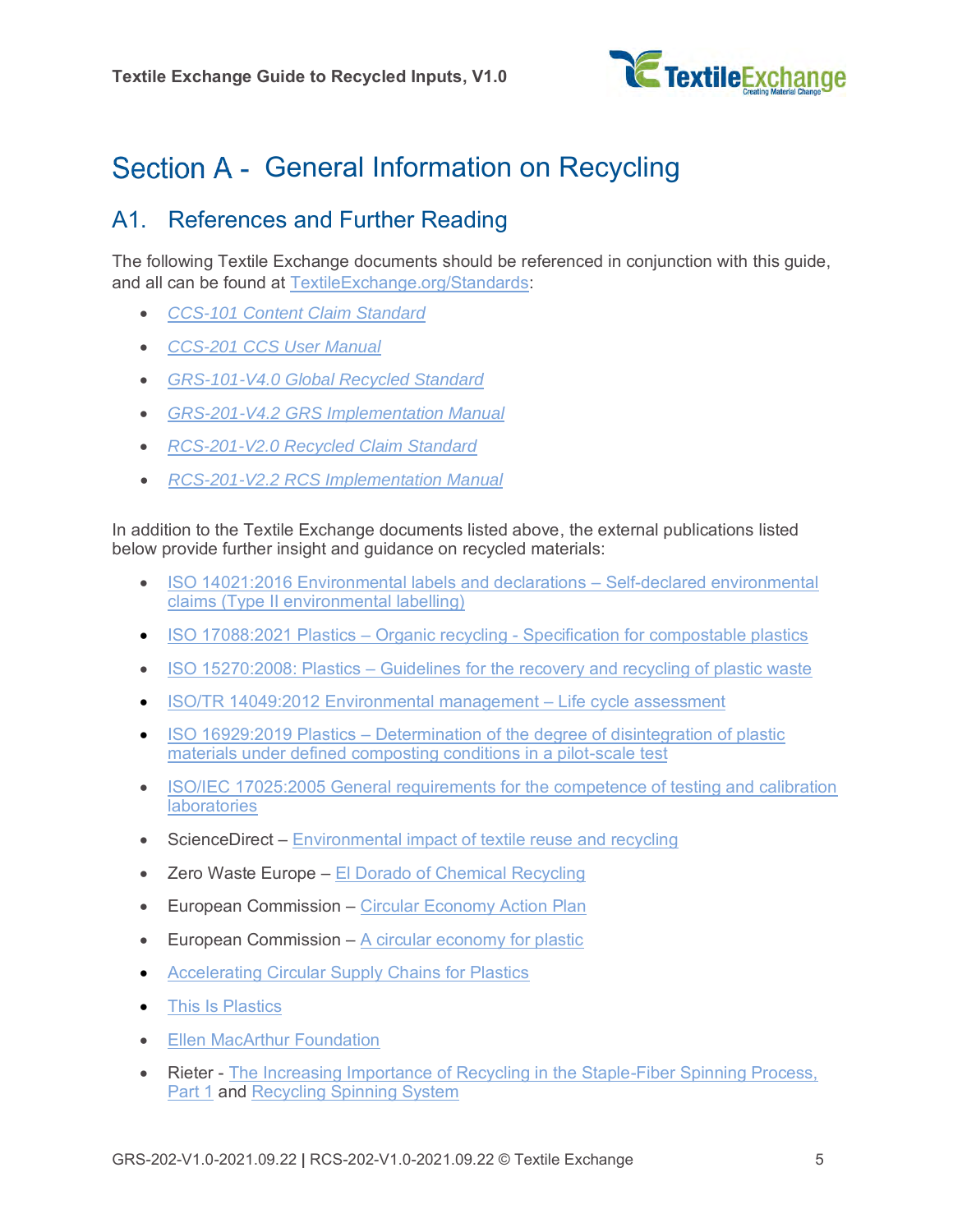

### <span id="page-5-0"></span>A2. Definitions

Refer to *[TE-101 Terms and Definitions for Textile Exchange Standards and Related Documents](https://textileexchange.org/documents/terms-and-definitions-for-textile-exchange-standards-and-related-documents/)* for definitions of terms used in the Content Claim Standard (CCS), RCS, GRS, and other standards related documents. This document focuses on waste used in textile production and therefore, the following additional definitions are helpful for understanding this document.

**Primary Raw Materials:** Virgin feedstocks that are either grown or extracted from the earth.

**Secondary Raw Materials:** See *reclaimed material* and *recovered material*.

**Reclaimed Material<sup>1</sup>:** Material that would have otherwise been disposed of as waste or used for energy recovery but has instead been collected and reclaimed as a material input, in lieu of new primary material, for a recycling.

May also be referred to as *recovered material*.

**Recovered Material**: See *reclaimed material*.

**Pre-Consumer Materials<sup>2</sup>:** Material diverted from the waste stream during the manufacturing process. Excluded is the reutilization of materials such as rework, regrind, or scrap generated in a process which is capable of being reclaimed within the same process that generated it.

**Post-Consumer Materials<sup>3</sup>:** Material generated by households or by commercial, industrial, and institutional facilities in their role as end-users of the product that can no longer be used for its intended purpose. This includes returns of material from the distribution chain.

**Recycling:** Refers to the processing of waste material for the original purpose or for other purposes, excluding energy recovery and reuse.

**Material Recycling:** Refers to the point in the recycling lifecycle when a *reclaimed material* is processed into a *recycled material*.

NOTE: This may be a physical (mechanical), chemical, or biological (organic) process.

Recycled Material<sup>4</sup>: Material that has been reprocessed from *reclaimed material* by means of a manufacturing process and made into a final product or into a component for incorporation into a product.

**Reused Material<sup>5</sup> :** A product or material which is used more than once in its original form. A reused product has not been discarded, and its reuse does not constitute a recovery (recovered/reclaimed) option.

<sup>1</sup> This excerpt is taken from ISO 14021:1999, section 7.8.1.1, subsection c on page 14, with the permission of ANSI on behalf of ISO. © ISO 2013 – All rights reserved.

<sup>&</sup>lt;sup>2</sup> This excerpt is taken from ISO 14021:1999, section 7.8.1.1, subsection c on page 14, with the permission of ANSI on behalf of ISO. © ISO 2013 – All rights reserved.

<sup>&</sup>lt;sup>3</sup> This excerpt is taken from ISO 14021:1999, section 7.8.1.1, subsection c on page 14, with the permission of ANSI on behalf of ISO. © ISO 2013 – All rights reserved.

<sup>4</sup> This excerpt is taken from ISO 14021:1999, section 7.8.1.1, subsection c on page 14, with the permission of ANSI on behalf of ISO. © ISO 2013 – All rights reserved.

<sup>5</sup> Based on [ISO 15270:2008](https://www.iso.org/standard/45089.html)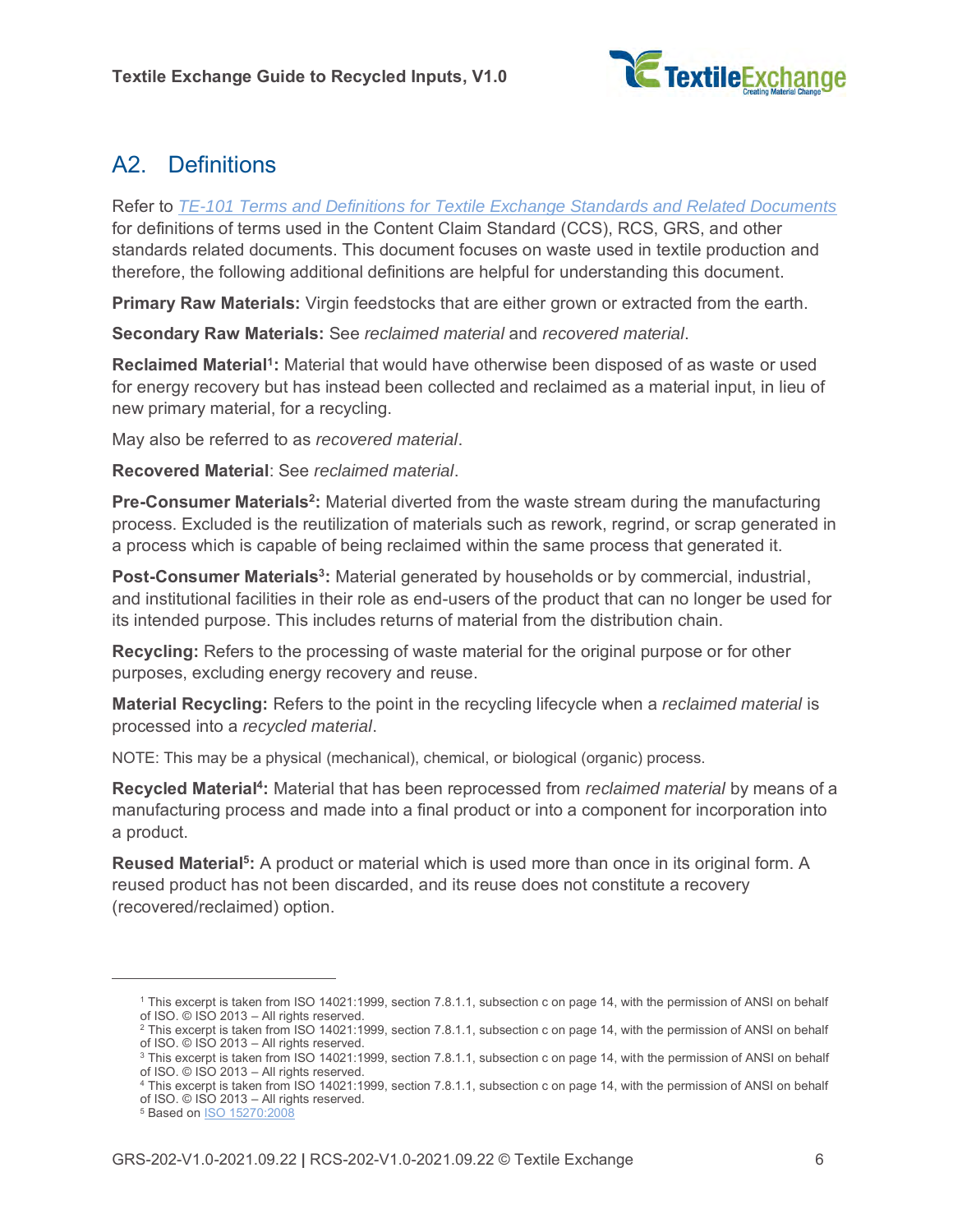

### <span id="page-6-0"></span>A3. Basic Processing Steps

Recycling always starts with diversion from the waste stream, collection and sorting, and the recycling process. Following the principle of the waste hierarchy, the first priority should be to reduce the amount of waste generated. This can be done through creating increased efficiency in production or by making products designed to last. The next step is reuse. After a material has either met its intended use or can no longer be used as intended, it is recommended to look for ways to reuse the item as is without additional processing. Recycling materials should be a final step in the long life of a material. The below steps and diagram explain the recycling process.

Step 1: Waste (pre-consumer and post-consumer)

Step 2: Collection and concentrating (reclaiming process)

Step 3: Recycling process (mechanical, chemical, biological)

Step 4: Further manufacturing if needed.





*Recycled content of product (* $X\%$ *) = (* $A/P$ *) × 100* 

<sup>6</sup> [ISO 14021:2016](https://www.iso.org/standard/66652.html) Environmental labels and declarations –Self-declared environmental claims (Type II environmental labelling)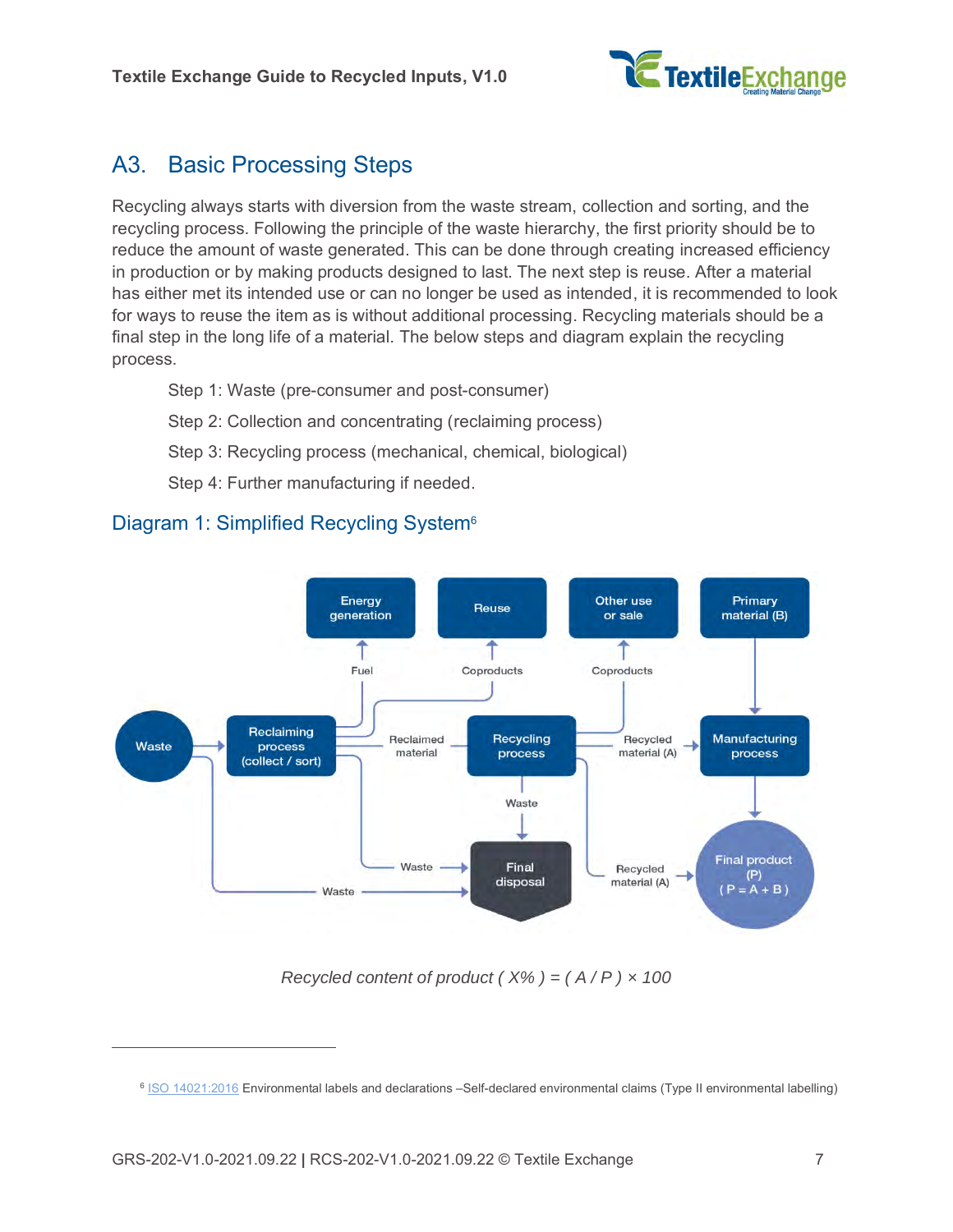

### <span id="page-7-0"></span>A4. Types of Recycling

For the recycling process, there are different methods that are typically used depending on the material type and the intended use of the recycled material.

#### Mechanical Recycling

Processing of waste into secondary raw material or products without significantly changing the chemical structure of the material.

#### • **Shredding:**

Any mechanical process by which wastes are fragmented into irregular pieces of any dimension or shape. Shredding usually signifies the tearing or cutting of materials that cannot be crushed by fragmentation methods applicable to brittle materials, as typically carried out in a hammer mill.

NOTE: When plastic is shredded before melting or heat process, this is not considered the recycling step.

• **Synthetic fiber / material and cellulosic (MMCF) fiber recycling:** Processing of plastics waste or any other synthetic materials and cellulosic (MMCF), animal, and plant-based material for the original purpose or for other purposes, excluding energy recovery. Takes plastic and reforms it to usable pellets with melting (heat) process or dissolution (acrylic dope, dissolving pulp).

#### Chemical Recycling

Chemical recycling, also called advanced recycling and recovery, refers to several different chemical processes that use existing and emerging technologies that return post-use plastic/material to their basic chemical building blocks for creating a versatile mix of new plastics, chemicals, fuels, and other products.

Chemical recycling can be divided into three different categories depending on the level of decomposition that the plastic waste will be subject to:

- 1. **Solvent-based purification**, which decomposes plastic back to the polymer stage.
- 2. **Chemical depolymerization**, which turns the plastic back into their monomers via a chemical reaction.
- 3. **Thermal depolymerization** (pyrolysis and gasification) which in some cases can be considered as chemical recycling by cracking the polymers back into monomers and further down into hydrocarbons. Thermal depolymerization technology can also produce fuels although, in that case, it can no longer be considered a form of recycling.

All these outputs (except fuels) are then reprocessed to form new plastics.

In simple terms, chemical recycling is breaking down plastic to its core building blocks at a molecular level.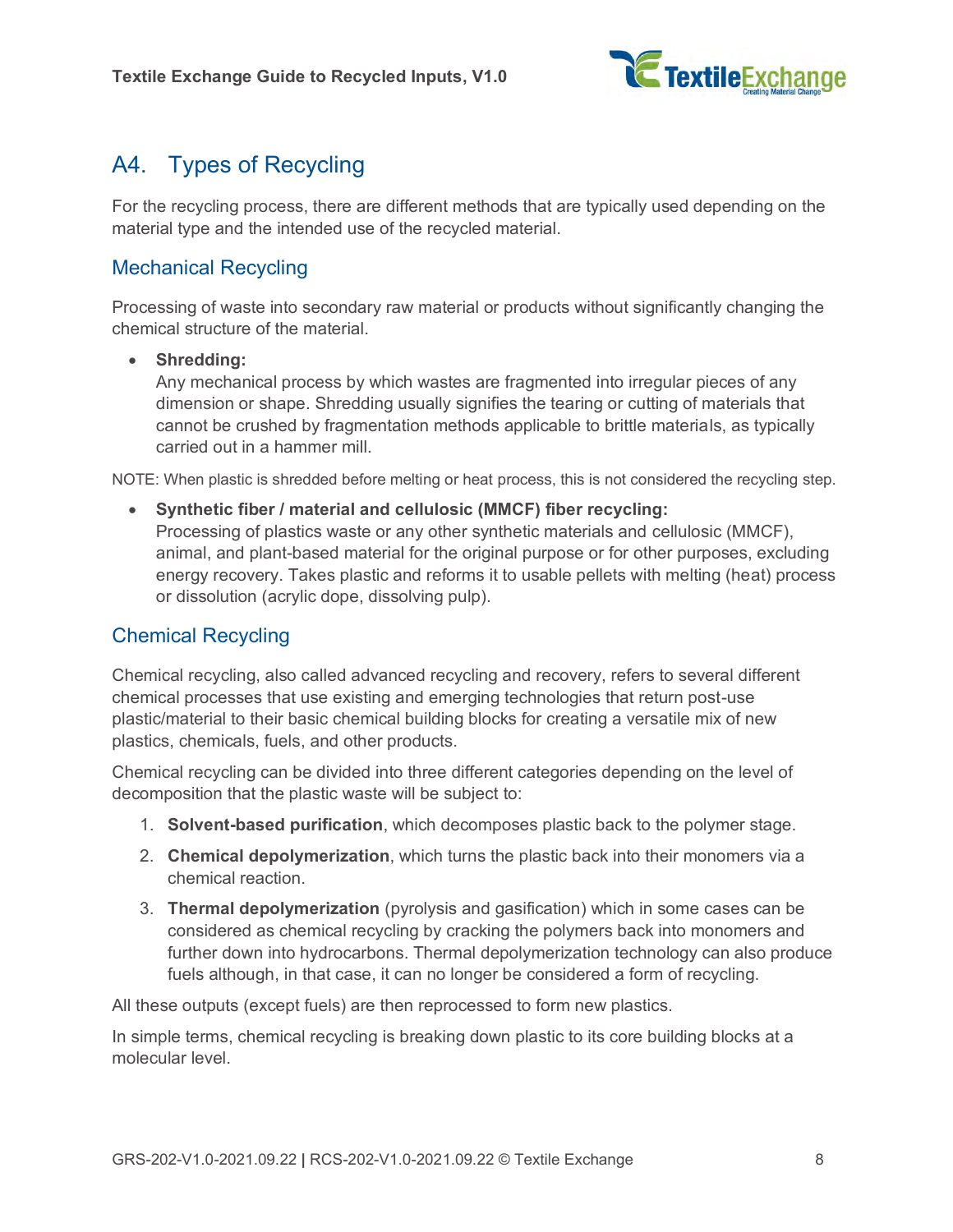

#### Biological Recycling

Aerobic (composting) or anaerobic (digestion) treatment of biodegradable plastic waste under controlled condition using micro-organism to produce, in the presence of oxygen, stabilized organic residues, carbon dioxide, and water or, in the absence of oxygen, stabilized organic residues, methane, carbon dioxide, and water.

The two forms of biological recycling are biodegradation and organic recycling. Biodegradation<sup>7</sup> is the degradation of Animal, Plant-based materials caused by biological activity, especially by enzymatic action, leading to a significant change in the chemical structure of a material. Organic recycling is the controlled microbiological treatment of biodegradable plastic waste under aerobic or anaerobic conditions.

Controlled biological recycling is still a nascent technology and may have limited application in many supply chains. While the RCS and GRS could be used to verify that inputs to a biological recycling process were diverted from the waste stream, the standards are not intended to verify whether a material – such as a biopolymer – is recyclable or biodegradable.

NOTE: Chemical and biological (organic) recycling is currently used for plastic material only, such as Polyethylene (PE), Polyethylene Terephthalate (PET), Polypropylene (PP), Polystyrene (PS), Polyvinyl Chloride (PVC), Polyolefins (PE, PP), Polyurethane (PU), PA -Polyamides (PA), Polylactic Acid (PLA), Polycarbonate (PC), Polyhydroxyalkanoates (PHA), Polyethylene Furanoate (PEF), or a plastic mix.

<sup>7</sup> [ISO 16929:2019](https://www.iso.org/obp/ui/#iso:std:iso:16929:ed-3:v1:en) Plastics–Determination of the degree of disintegration of plastic materials underdefined composting conditions in a pilot-scale test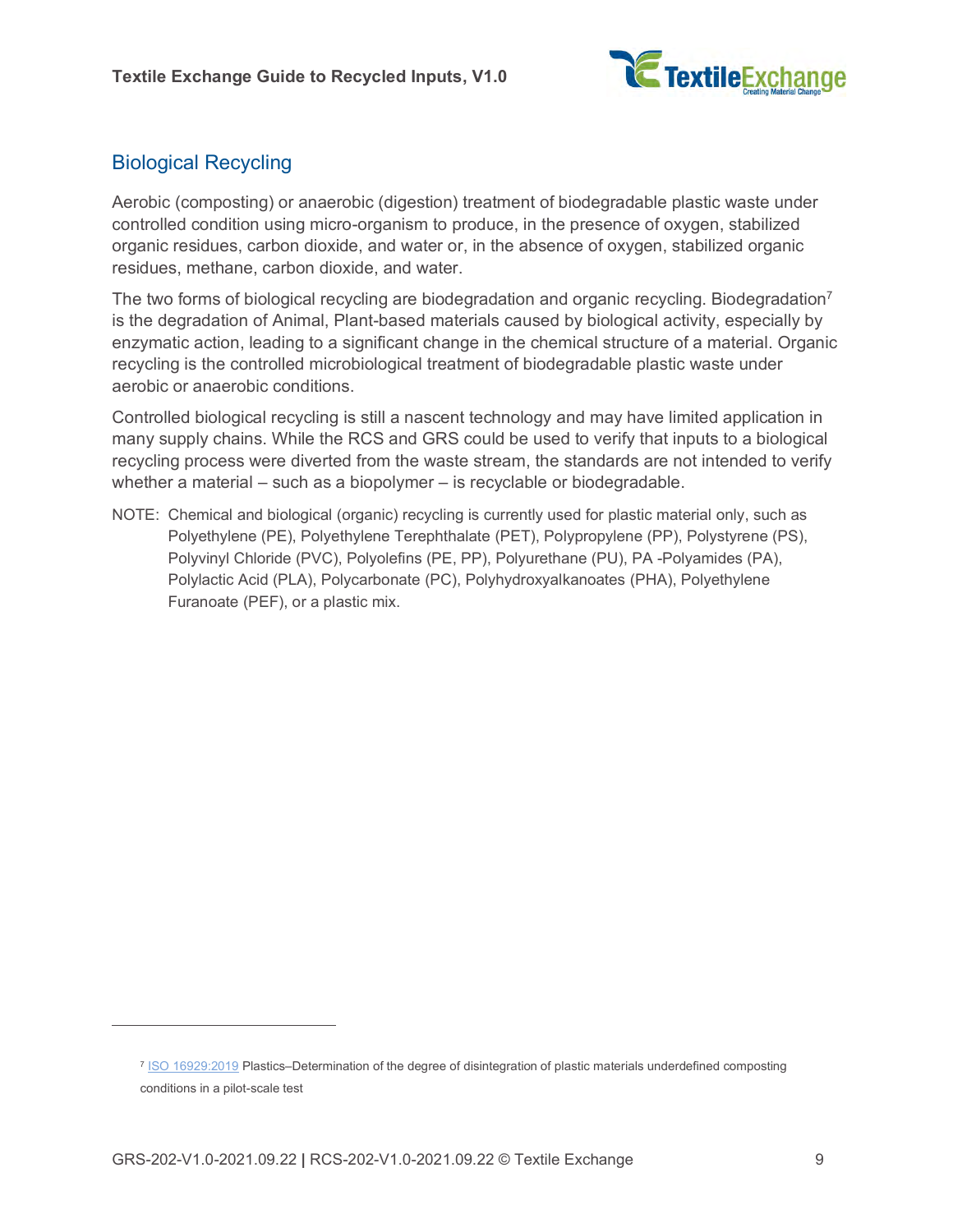

## <span id="page-9-0"></span>Section B - Textile Waste Generation Examples

The examples in this section are taken from textile facilities and reflect the intended application of the definitions in section [A2](#page-5-0) of this document. All examples are for guidance purposes only. Users are expected to carry out their own assessment of the reclaimed material and exercise their best judgment on qualifying said material as pre-consumer or post-consumer waste.

Diagram 2 shows a classification of textile reuse and recycling based on the source of the waste. Diagrams 3 and 4 show the animal, plant-based and synthetic processes, illustrating which feedstocks are accepted under RCS or GRS based on their source.

#### Diagram 2: Classification of Textile Reuse and Recycling Routes<sup>8</sup>



NOTE: Reuse, renting, or trading of a garment or other finished product does not qualify as recycled input under GRS or RCS. These are examples of reuse without recycling.

<sup>8</sup> [Environmental impact of textile reuse and recycling –](https://www.sciencedirect.com/science/article/pii/S0959652618305985?via%3Dihub) A review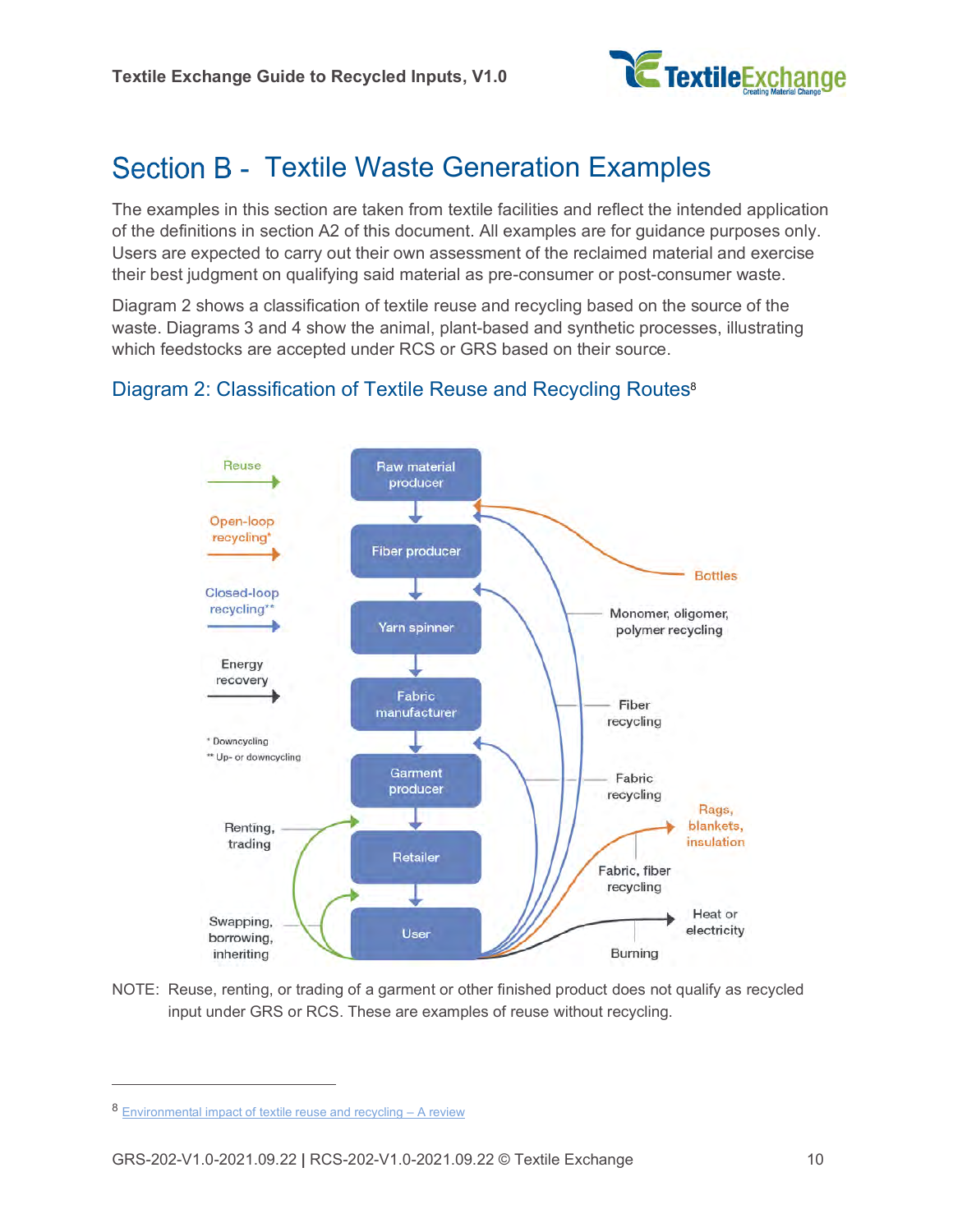

#### Diagram 3: Animal, Plant-based Fiber Process Steps and Accepted Recycled **Feedstocks**

Animal , Plant-based fibers generally include plant and animal-derived fibers and materials, primarily cotton, wool, and silk. However, this diagram also refers to cellulosic (MMCF) fibers (man-made cellulosic), such as lyocell, modal, viscose, acetate, cupro (cuprammonium rayon), etc. Refer to [Section F](#page-22-0) for more information.

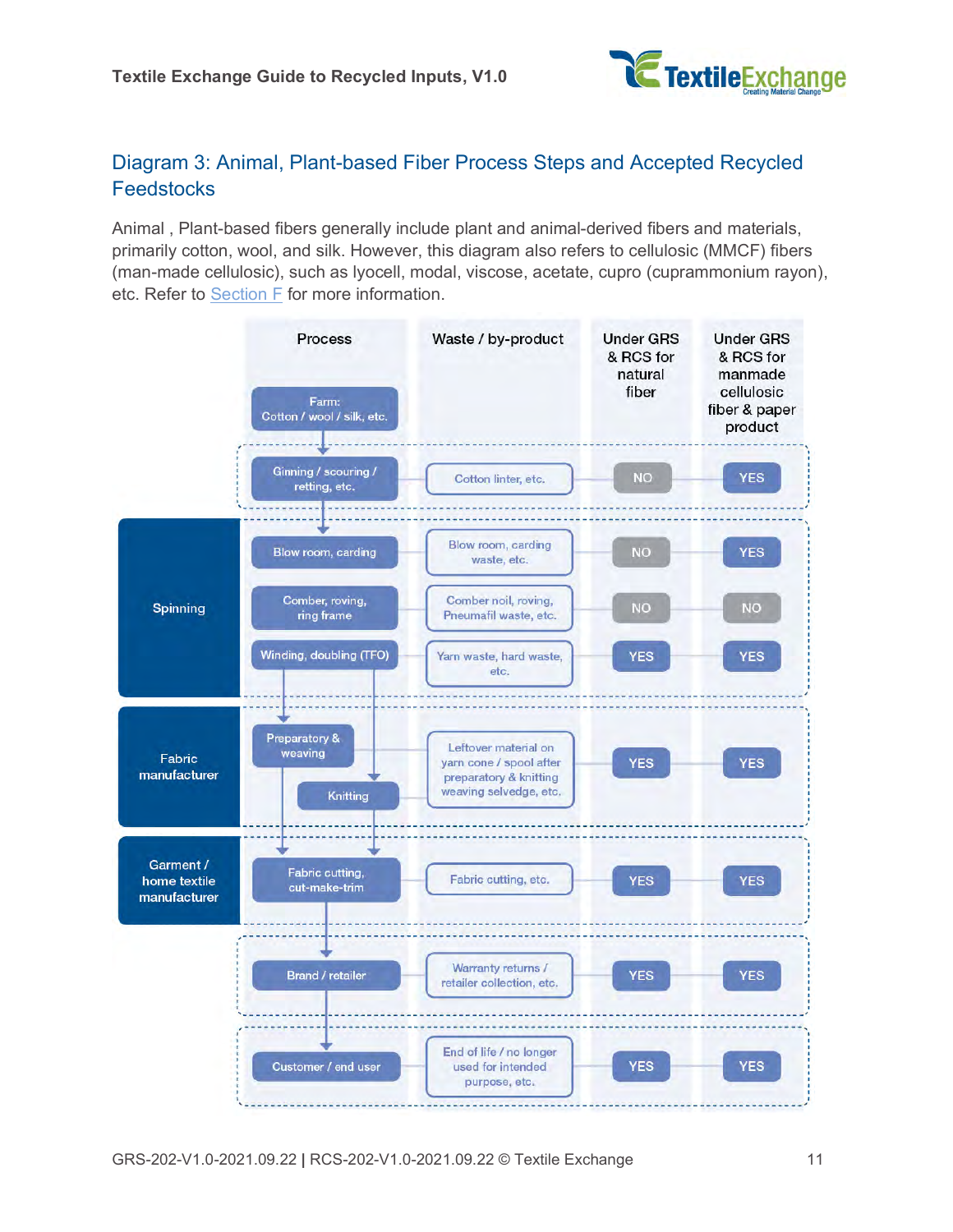

#### Diagram 4: Synthetic Fiber Process Steps and Accepted Recycled Feedstocks

Synthetic fibers include polyester, nylon, and acrylic. In this diagram, it is assumed that all preconsumer and post-consumer reclaimed material goes to shredding, cutting, or popcorn making stages. Refer to [Section F](#page-22-0) for more information.

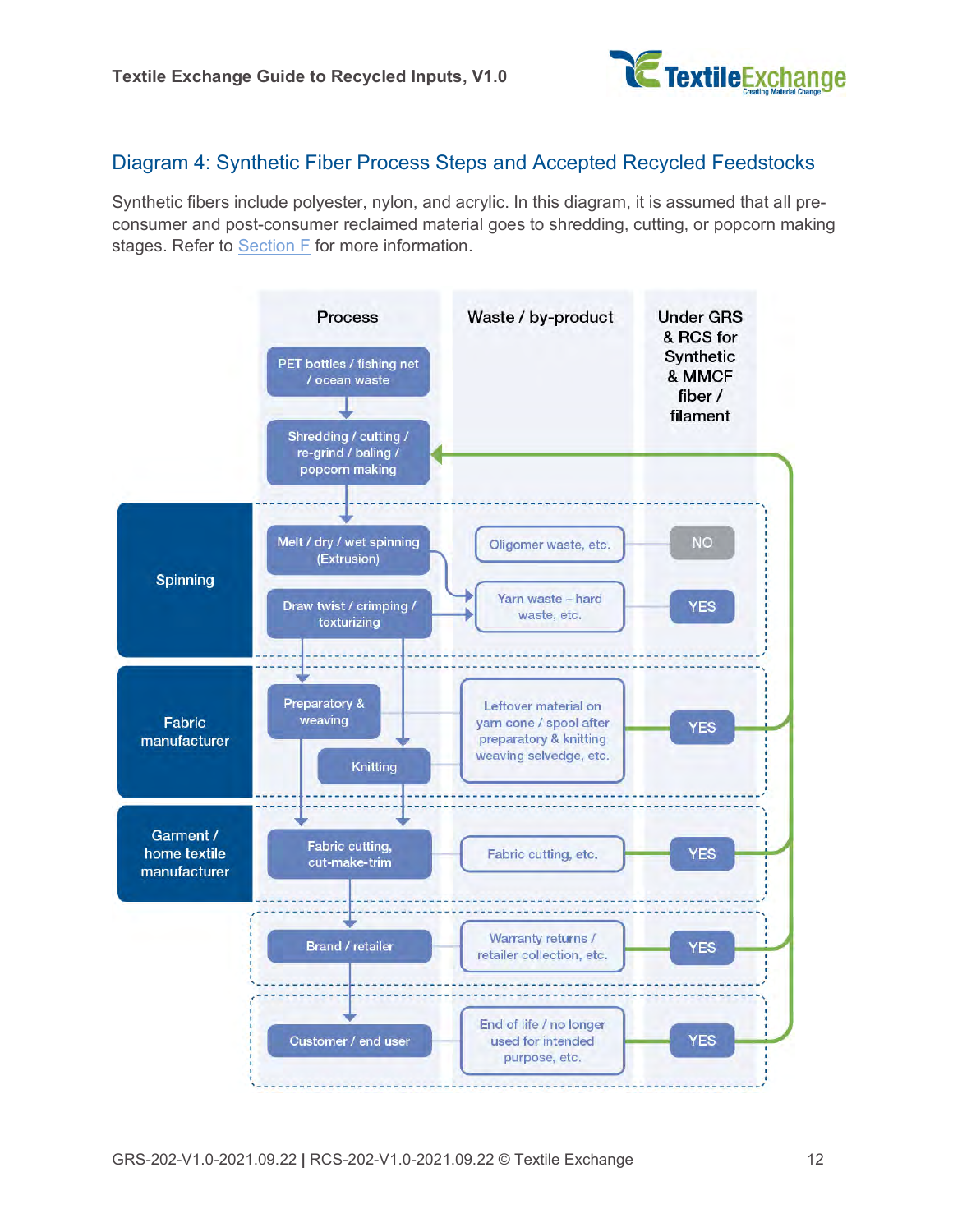

## <span id="page-12-0"></span>Section C - Mechanical Recycling

Most recycled content is currently mechanically recycled. This occurs using three methods: shredding, pulp making, and melting/dissolution. This section describes all three methods of mechanical recycling.

### <span id="page-12-1"></span>C1. Shredding of Animal, Plant-based, Cellulosic (MMCF), and Synthetic Material

Processing of waste into a secondary raw material or product without significantly changing the chemical structure of the material is achieved via the shredding process. It may also be known as garneting.

Examples of fiber recycling feedstocks which are commonly shredded include cotton, wool, cashmere, other animal fiber, manmade cellulosic (MMCF) fibers (rayon, lyocell, acetate, viscose, cupro (cuprammonium rayon), viscose made from bamboo), mixed fibers, and polyester.

Material collection may be from pre-consumer or post-consumer sources. The most substantial volume of recycled cotton sources is produced through pre-consumer waste, such as cutting scraps. Post-consumer waste is more challenging to sort through due to various color shades and fabric blends, and is generally a more labor-intensive process.

#### Diagram 5: Process Flow – Mechanical Recycling by Shredding

This diagram includes the flow for both Animal, Plant-based and cellulosic (MMCF) fibers, as well as synthetic fiber recycling.

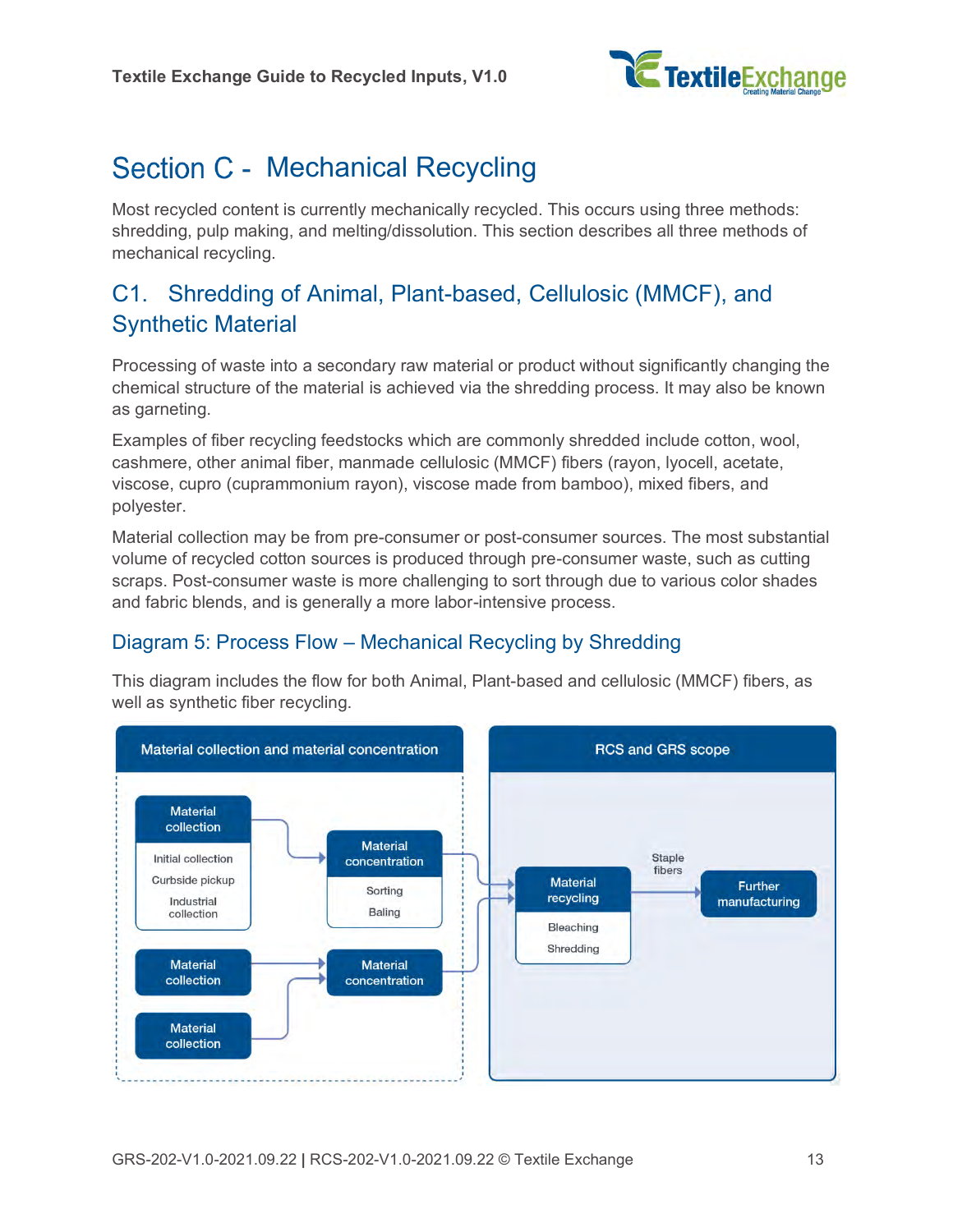

### <span id="page-13-0"></span>C2. Shredded Fiber – Technical Limitations

Due to the nature of shredding fibers, some shortening of staple length is unavoidable. For all fibers, this results in some technical limitations for recycled materials. Due to this technical limitation, staple length is an important risk factor to identify material which may have been claimed to be recycled but is actually virgin material. This section includes guidance for certified sites and certification bodies to understand the limitations of both shredded cotton and wool, as well as any other fiber/filament or material.

This document provides more detailed information to allow certification bodies to assess a product (yarn) made from mixed cotton and other blended fibers under RCS and/or GRS for both currently certified sites and new applicants.

#### Mechanically Recycled Cotton Specifications

Textile Exchange has identified cases where combed products made from mechanically recycled cotton fiber have applied for certification under RCS or GRS but which would not be possible due to known technical limitations.

- Due to the technical limitations of combing, carded, and recycled cotton yarn, only products containing mechanically recycled cotton with a yarn count of <Ne 34 and a fiber length of <22mm may be certified to the RCS or GRS without additional due diligence by the certification body. Products containing mechanically recycled cotton with a yarn count of >Ne 40 or a fiber length of >25mm is expected to not be certified to the RCS or GRS since they are not technically possible to produce.
- Any products certified to the RCS or GRS prior to May 15, 2021, that contain yarn counts of >Ne 34 or a fiber length of >22mm may remain certified for the duration of the scope certificate validity but is expected to be reviewed in detail prior to recertification. Therefore, the certification body is expected to check that products listed on the scope certificate meet this threshold during the next audit of a site where applicable.
- Effective May 15, 2021, scope or transaction certificates are expected to not be issued for products containing mechanically recycled cotton with a yarn count of >Ne 40 or a fiber length of >25mm.

#### **Commonly Used Process**

Garneting (shredding) of spinning yarn hard waste, selvage (selvedge), fabric cutting waste, or garment cutting waste can achieve a maximum fiber length as outlined in Table 1. For preconsumer yarn hard waste, resulting fiber lengths will vary according to the quality of the materials.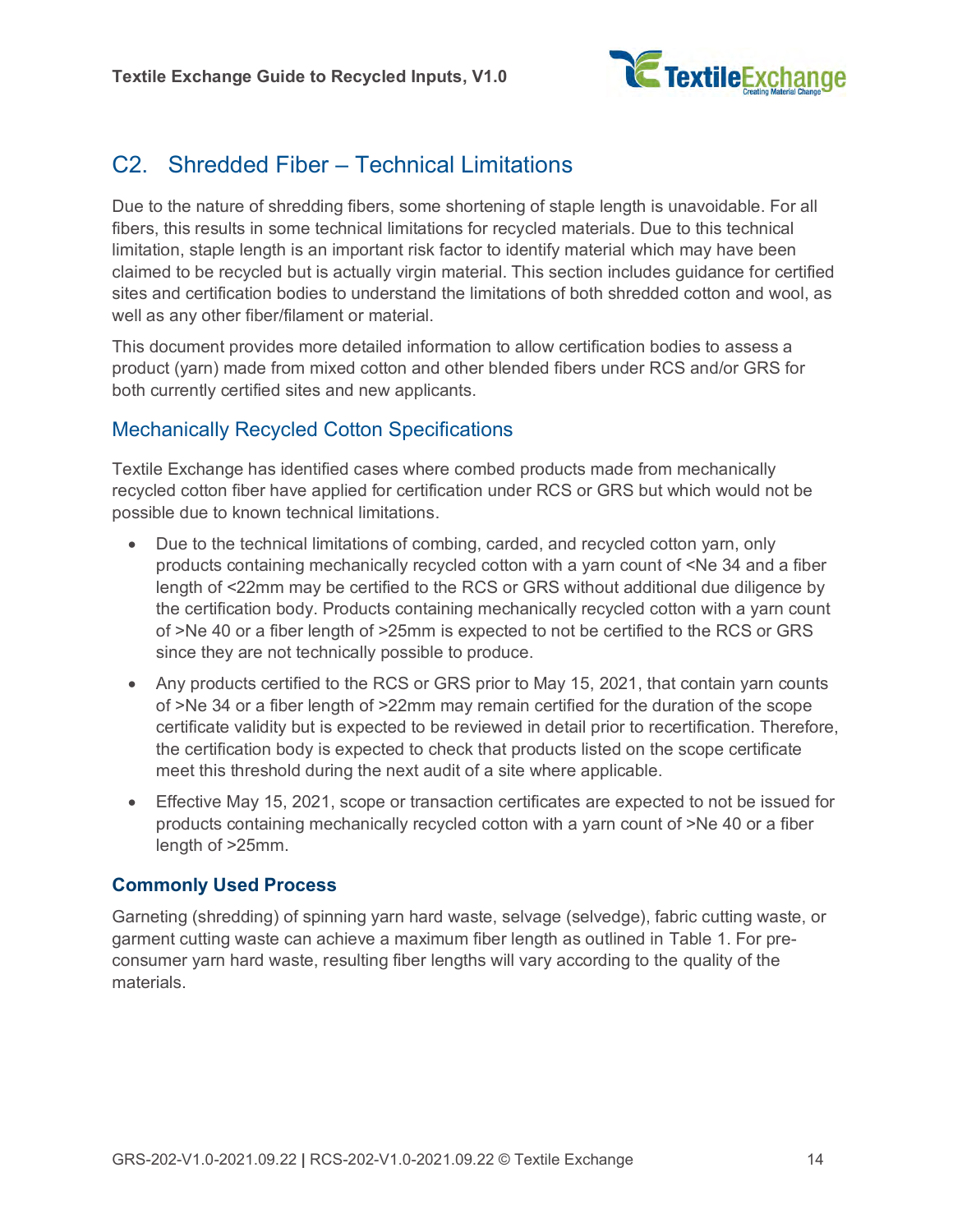

| <b>Feedstock</b>                            | <b>Output Fiber length (mm)</b> |  |  |
|---------------------------------------------|---------------------------------|--|--|
| Pre-consumer garment cutting waste          | 6 to 21                         |  |  |
| Pre-consumer yarn hard waste                | 6 to $26*$                      |  |  |
| Pre-consumer yarn hard, woven selvage waste | 6 to 21                         |  |  |
| Post-consumer denim/jeans waste             | 6 to 18                         |  |  |

#### **Table 1: Parameters for Mechanically Recycled Cotton Fiber**

\* Dependent on the input quality of pre-consumer materials.

Spinning sites perform mixing or blending of material to create yarn. Table 2 outlines a list of possible yarn counts.

#### **Table 2: Possible Yarn Counts with Mixing and Blending Ratios**

| <b>Type of Spinning</b>                                                                          | <b>Yarn counts</b>          | <b>Mechanically</b><br><b>Recycled Cotton</b>                  | <b>Any Cotton</b><br>(for Mixing) | <b>Other</b><br>(for Blending -<br>non-cotton)                                  |
|--------------------------------------------------------------------------------------------------|-----------------------------|----------------------------------------------------------------|-----------------------------------|---------------------------------------------------------------------------------|
|                                                                                                  |                             | <b>Recycled</b><br><b>Pre-consumer</b><br><b>Post-consumer</b> | <b>Virgin</b>                     | <b>Virgin</b><br><b>Recycled</b><br><b>Pre-consumer</b><br><b>Post-consumer</b> |
| <b>Open End (OE)/Rotor</b>                                                                       | Ne 1 to Ne 24<br>(maximum)  | 5% to 100%                                                     | 0% to 95%                         | 0% to 95%                                                                       |
| <b>Open End (OE)/Rotor</b>                                                                       | Ne 24 to Ne 34<br>(maximum) | 5% to 50%                                                      | 50% to 95%                        | 50% to 95%                                                                      |
| Ring spun / Air jet<br>(Vortex) spun -<br><b>Carded, Carded</b><br>compact, Carded core-<br>spun | Ne 1 to Ne 16<br>(maximum)  | 5% to 100%                                                     | 0% to 95%                         | 0% to 95%                                                                       |
| Ring spun / Air jet<br>(Vortex) spun -<br><b>Carded, Carded</b><br>compact, Carded core-<br>spun | Ne 16 to Ne 34<br>(maximum) | 5% to 60%                                                      | 40% to 95%                        | 40% to 95%                                                                      |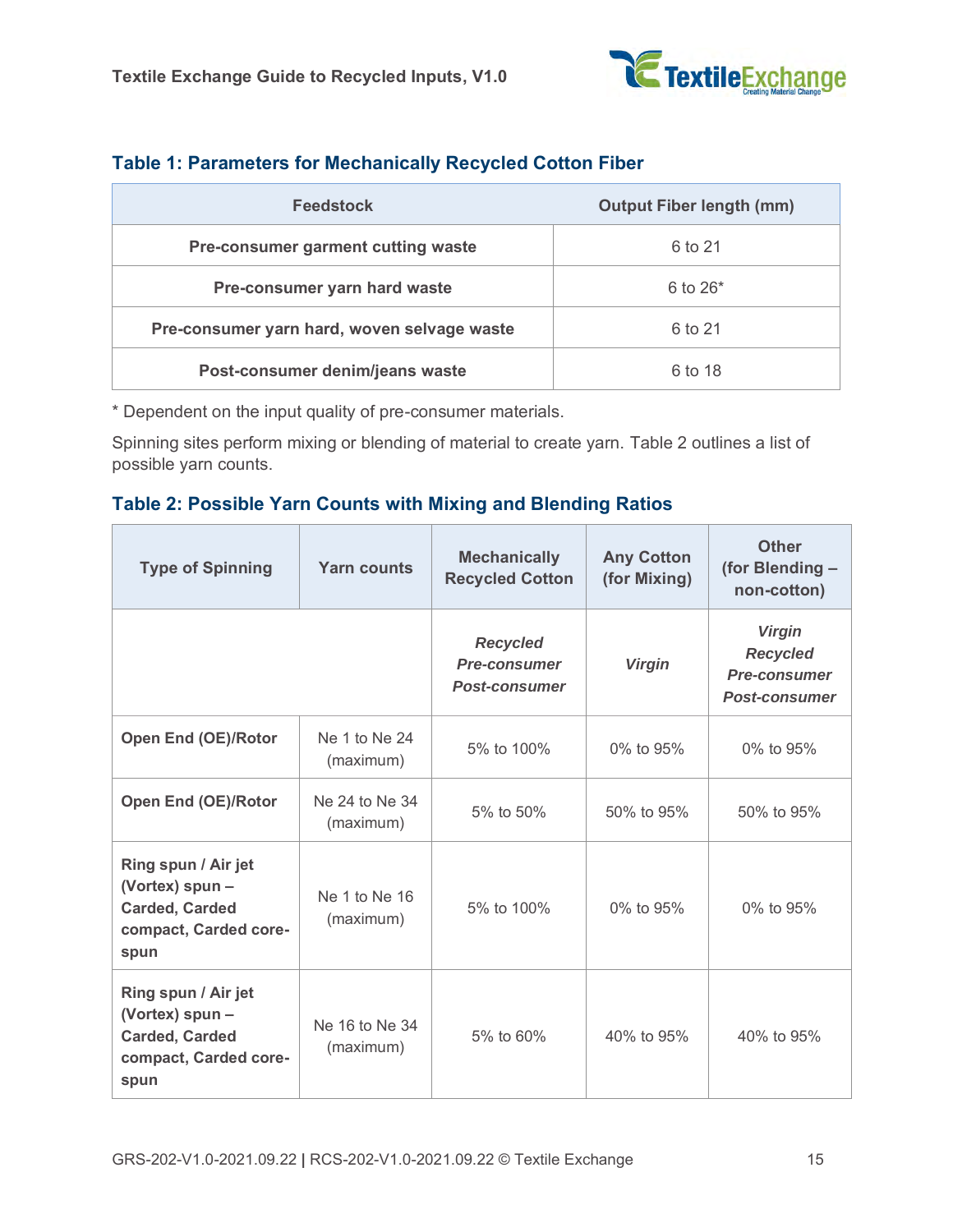

| <b>Type of Spinning</b>                                                                  | <b>Yarn counts</b> | <b>Mechanically</b><br><b>Recycled Cotton</b>                  | <b>Any Cotton</b><br>(for Mixing) | <b>Other</b><br>(for Blending -<br>non-cotton)                                  |
|------------------------------------------------------------------------------------------|--------------------|----------------------------------------------------------------|-----------------------------------|---------------------------------------------------------------------------------|
|                                                                                          |                    | <b>Recycled</b><br><b>Pre-consumer</b><br><b>Post-consumer</b> | <b>Virgin</b>                     | <b>Virgin</b><br><b>Recycled</b><br><b>Pre-consumer</b><br><b>Post-consumer</b> |
| Ring spun / Air jet<br>(Vortex) spun -<br>Combed, combed<br>core-spun, combed<br>compact |                    | Not possible to make                                           |                                   |                                                                                 |

The certification body may issue scope and transaction certificates as outlined above and is expected to verify these details during the on-site audit. The certification body should invalidate or not issue scope and transaction certificates where specifications fall outside of the possible fiber lengths and yarn counts.

#### **Innovative Processes**

Some production sites claim that technological innovation allows them to achieve a higher quality (fiber length and yarn counts) with mechanically recycled cotton fiber compared to regular production (as outlined in section [C2\)](#page-13-0). However, a fiber length of up to 26mm can only be achieved with pre-consumer yarn hard waste as shown in Table 3.

#### **Table 3: Mechanically Recycled Cotton Fiber Parameters**

| <b>Feedstock</b>                                                                                | <b>Output Fiber length (mm)</b> |
|-------------------------------------------------------------------------------------------------|---------------------------------|
| <b>Pre-consumer yarn hard waste</b><br>[High quality fiber (length 29-40) in pre-consumer yarn] | Up to $26$                      |

The following Table 4 outlines the possible yarn counts with mixing and blending ratios in correlation with Table 3 as input.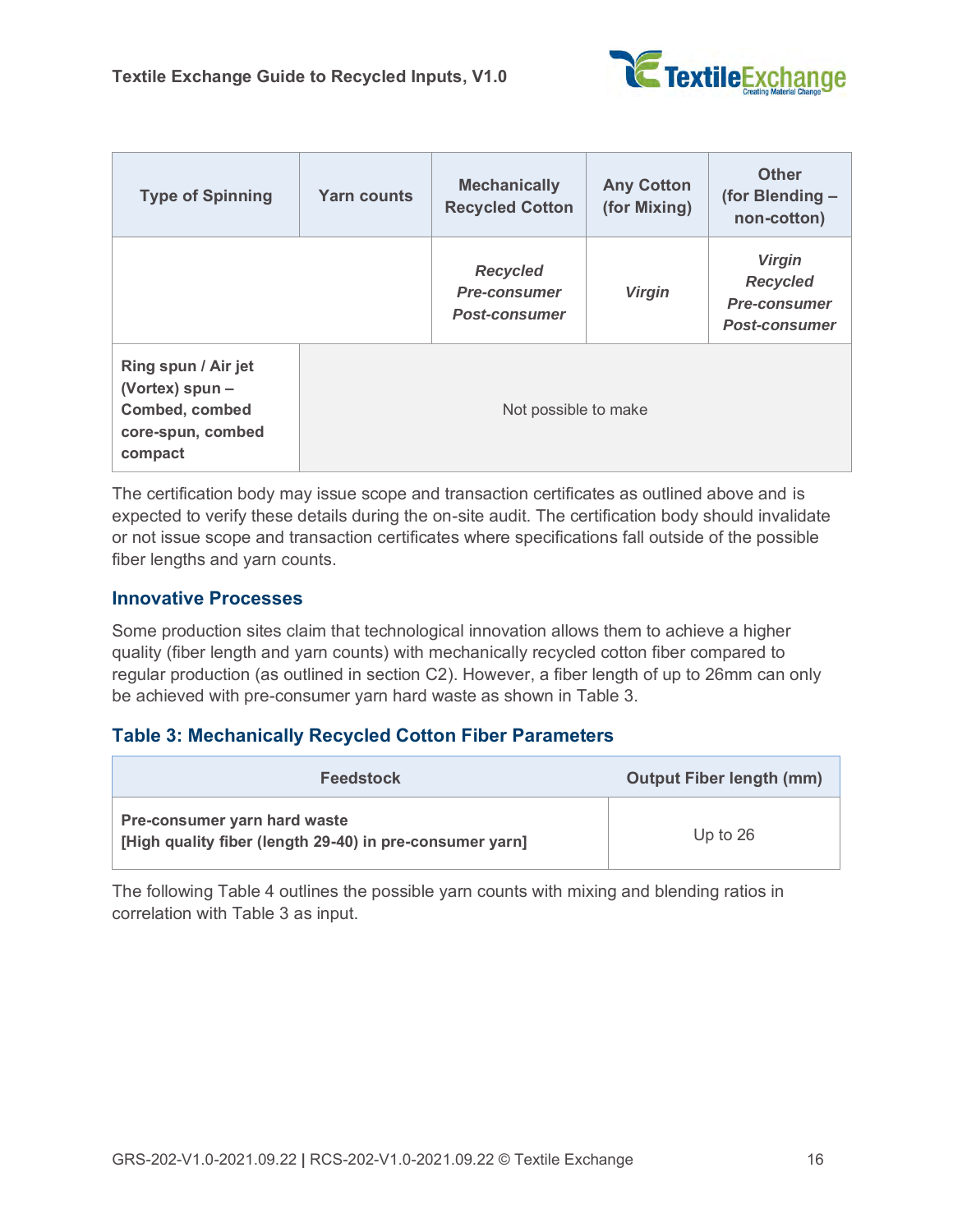

| <b>Type of Spinning</b>                                                                                                          | <b>Yarn counts</b>          | <b>Mechanically</b><br><b>Recycled</b><br><b>Cotton</b>        | <b>Any Cotton</b><br>(for Mixing) | <b>Other</b><br>(for Blending -<br>non-cotton)                                                                                               |
|----------------------------------------------------------------------------------------------------------------------------------|-----------------------------|----------------------------------------------------------------|-----------------------------------|----------------------------------------------------------------------------------------------------------------------------------------------|
|                                                                                                                                  |                             | <b>Recycled</b><br><b>Pre-consumer</b><br><b>Post-consumer</b> | <b>Virgin</b>                     | <b>Virgin</b><br><b>Recycled</b><br><b>Pre-consumer</b><br><b>Post-consumer</b>                                                              |
| <b>Open End</b><br>(OE)/Rotor /<br>Ringspun / Air jet<br>(Vortex) Spun -<br><b>Carded, Carded</b><br>compact                     | Ne 20 to Ne 30<br>(maximum) | 5% to 100%                                                     | 0% to 95%                         | 0% to 95%                                                                                                                                    |
| Ringspun / Air jet<br>(Vortex) Spun -<br><b>Carded, Carded</b><br><b>Compact</b>                                                 | Ne 30 to Ne 40<br>(maximum) | 5% to 25%                                                      | 75% to 95%                        | 75% to 95%                                                                                                                                   |
| <b>Open End</b><br>(OE)/Rotor                                                                                                    | Any yarn count              | Not applicable                                                 | 5% to 95%                         | 5% to 95%                                                                                                                                    |
| Ringspun / Air jet<br>(Vortex) spun -<br><b>Carded, Carded</b><br><b>Compact, Combed,</b><br><b>Combed Compact,</b><br>Core-spun | Any yarn count              | Not applicable                                                 |                                   | Fiber length and yarn count<br>relationship needs to be ensured (see<br>Organic Cotton - A Fiber Classification<br>Guide pages 4 through 6)* |

#### **Table 4: Possible Yarn Counts with Mixing and Blending Ratios**

The certification body should verify such claims (as per Table 3 and 4) by reviewing a third-party test report and collecting a sample during the audit. Details of findings should be shared with Textile Exchange prior to issuing or renewing certification.

For more information on how cotton fiber quality relates to yarn count and product suitability for cotton, please refer to [Organic Cotton: A Fiber Classification Guide](https://store.textileexchange.org/wp-content/uploads/woocommerce_uploads/2019/04/00_OrganicCottonFiberClassification_Guide2017_FINALforpublishing.pdf) which can be found at [TextileExchange.org.](https://textileexchange.org/)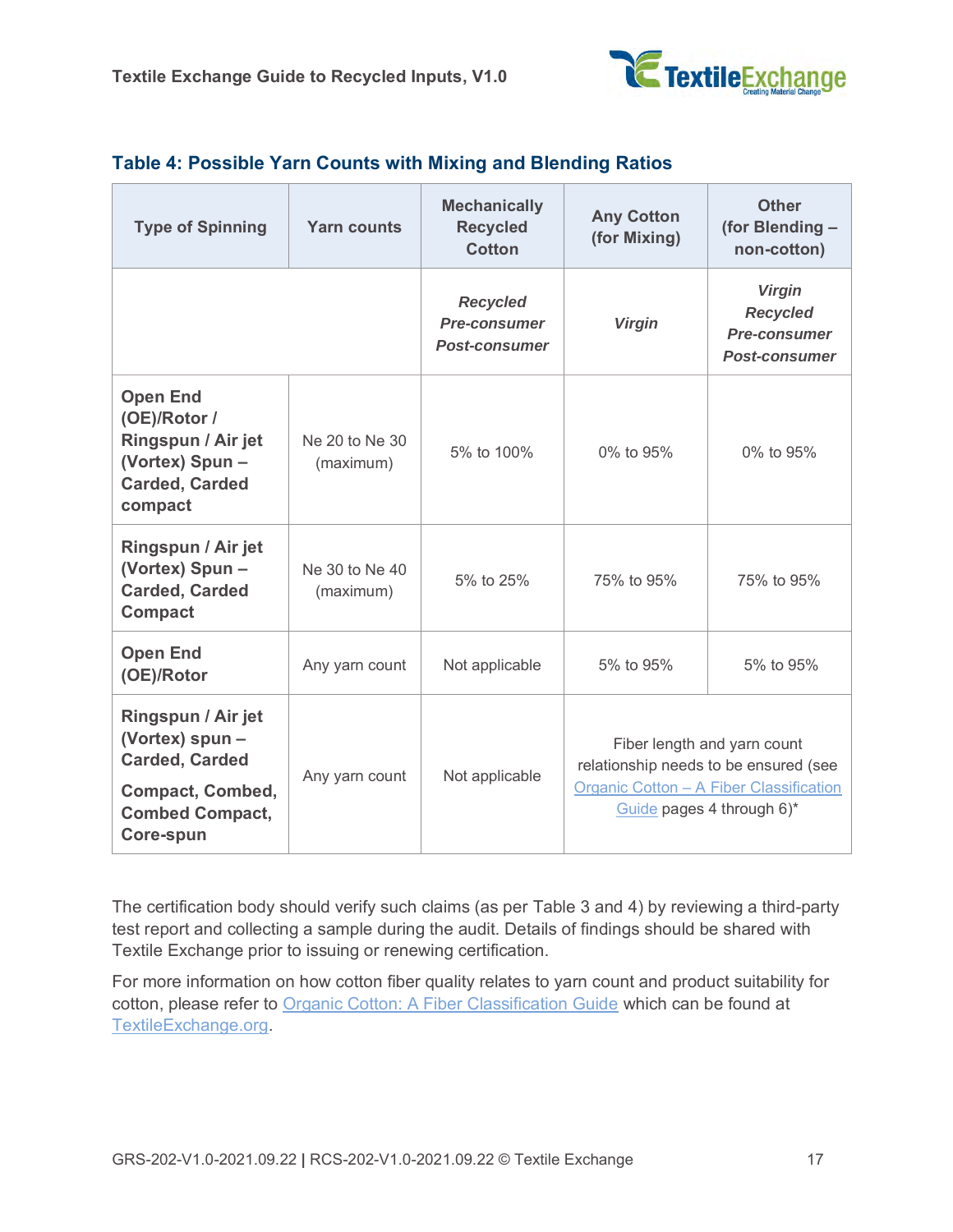

#### Shredded Wool – Technical Limitations

Garneting (shredding) of spinning yarn hard waste, selvage (selvedge), fabric cutting waste, or garment cutting waste can achieve a maximum fiber length as outlined in Table 5. For preconsumer yarn hard waste, resulting fiber lengths will vary according to the quality of the materials.

#### **Table 5: Mechanically Recycled Wool Fiber Parameters**

| <b>Feedstock</b>                            | <b>Output Fiber length (mm)</b> |
|---------------------------------------------|---------------------------------|
| Post-consumer garment cutting waste         | 20-50                           |
| <b>Pre-consumer fabric cutting waste</b>    | $20 - 60$                       |
| Pre-consumer woven selvage, yarn hard waste | 20-60                           |

Spinning sites perform mixing or blending of material to create yarn. Table 6 outlines a list of possible yarn counts.

Worsted yarn is not possible to make with mechanical recycled wool fiber.

#### **Table 6: Possible Yarn Counts with Mixing and Blending Ratios**

| <b>Type of Spinning</b>       | <b>Yarn counts</b> | <b>Mechanically</b><br><b>Recycled Wool</b> | <b>Other</b><br>Material* |
|-------------------------------|--------------------|---------------------------------------------|---------------------------|
| <b>Woolen spinning system</b> | $Nm 1 - 10$        | 100%                                        |                           |
| (Ring carded Yarn)            | $Nm 6 - 12$        | 85-90%                                      | 10-15%                    |
|                               | Up to Nm 15        | 75-80%                                      | $20 - 25%$                |
|                               | $>Nm$ 15           | Difficult to make                           |                           |
| <b>Open end spinning</b>      | Up to Nm 20        | 85-90%                                      | $10 - 15%$                |

\* Recycled polyester, polyester, mixed fiber, viscose, nylon, recycled nylon, recycled acrylic, acrylic etc.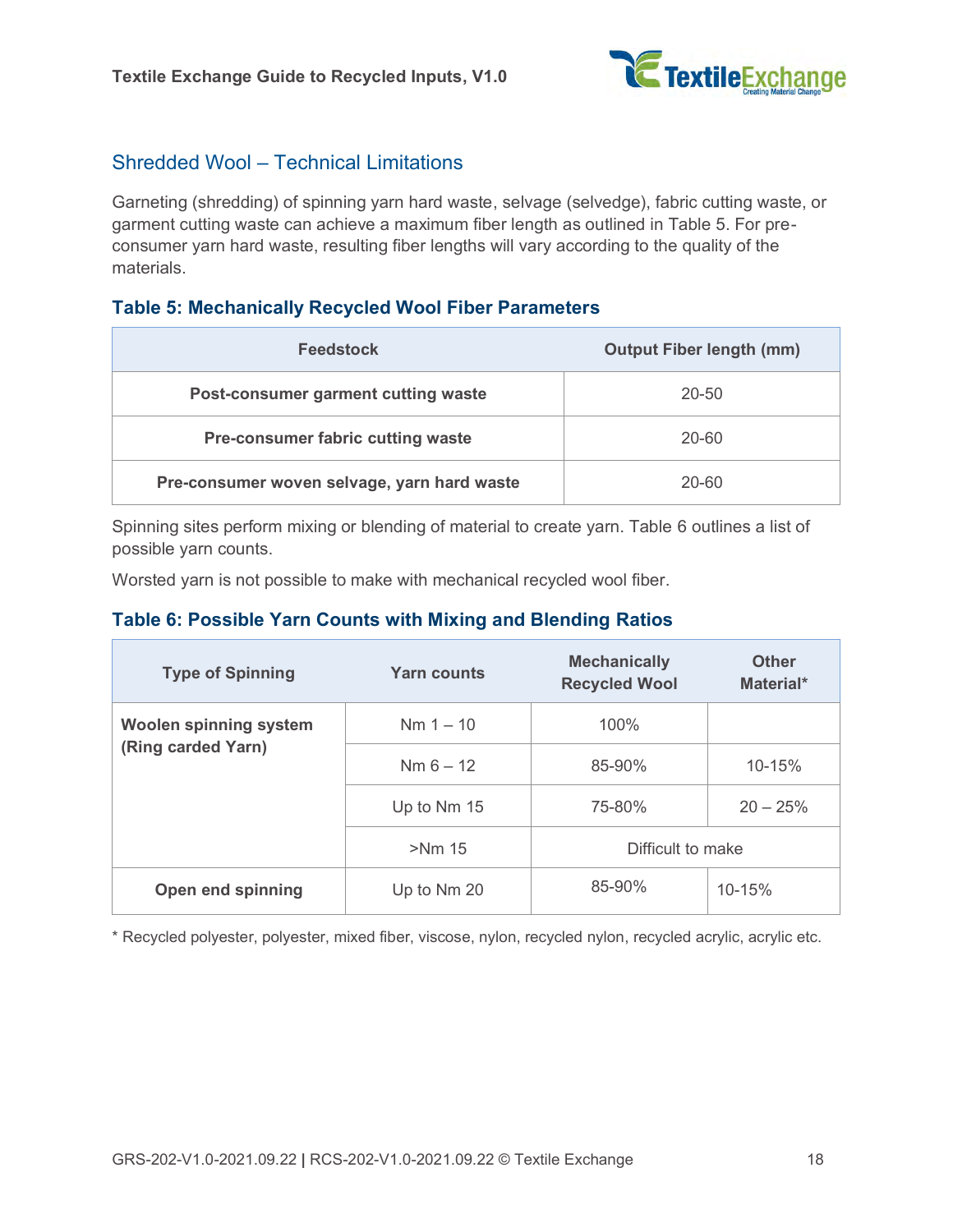

### <span id="page-18-0"></span>C3. Melting or Dissolution of Synthetic Material

Examples of mechanically recycled polymers include acrylic<sup>9</sup>, nylon, and polyester. The output of material concentration with a bleaching process will be post-consumer processed flakes and without a bleaching process will be post-consumer unprocessed flakes. Common pre-consumer inputs for this process include textiles, woven selvage, and fabric or garment cutting waste. The most common post-consumer inputs are plastic bottles and textile waste, however, fishing nets are also used.

The initial output is either filament yarn or staple fiber. Examples of this type of filament include DTY – Draw Textured Yarn (DTY), Fully Drawn Yarn (FDY), Partially Oriented Yarn (POY), Low oriented Yarn (LOY), Highly Oriented Yarn (HOY), Air-textured Yarn (ATY), Fully Oriented Yarn (FOY) etc.

#### Diagram 6: Process Flow – Mechanical Recycling by Melting



This diagram includes the flow for mechanical recycling (melting) of polymers.

<sup>&</sup>lt;sup>9</sup> Acrylic polymers and other acrylic waste are physical dissolutions during processing.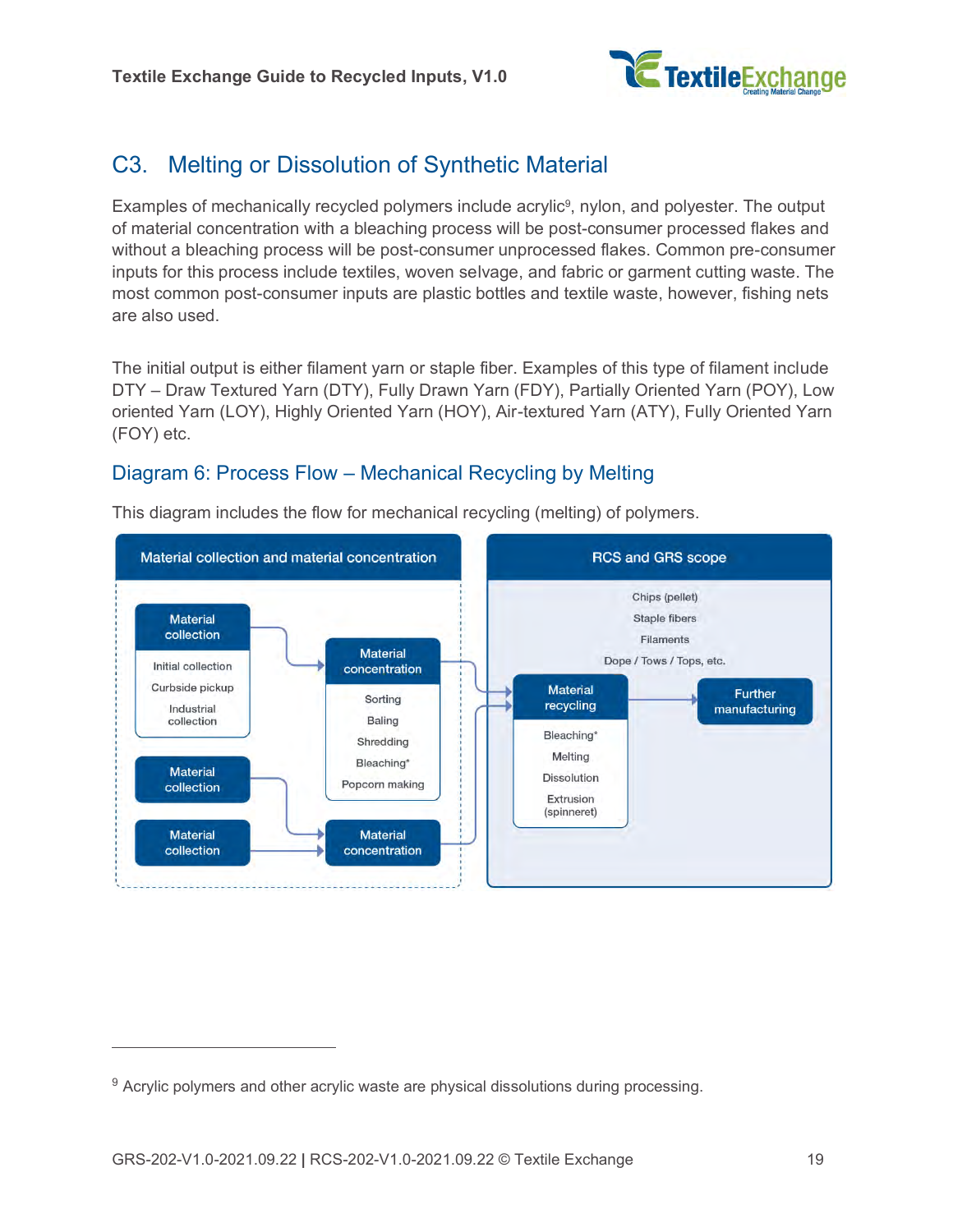

### <span id="page-19-0"></span>C4. Pulp from Plant Fiber/Material/Textiles Waste

Another source of recycling is turning cellulosic (MMCF) material into pulp and then fiber. The input materials are textile waste from plant-based materials (e.g. cotton, man-made cellulosic (MMCF)s) and waste from agriculture production. The initial output is pulp, filament yarn, or staple fiber of the following varieties: acetate, cupro (cuprammonium rayon), rayon, viscose, lyocell, and others.

A few production sites are also chemically recycling plastic,  $CO<sub>2</sub>$ , and other materials to make cellulosic (MMCF) pulp, fiber, filament, PET, or PA instead of performing mechanical recycling.

#### Diagram 7: Process Flow – Pulp from Textile Waste

This diagram includes the flow for mechanical recycling (pulp making).

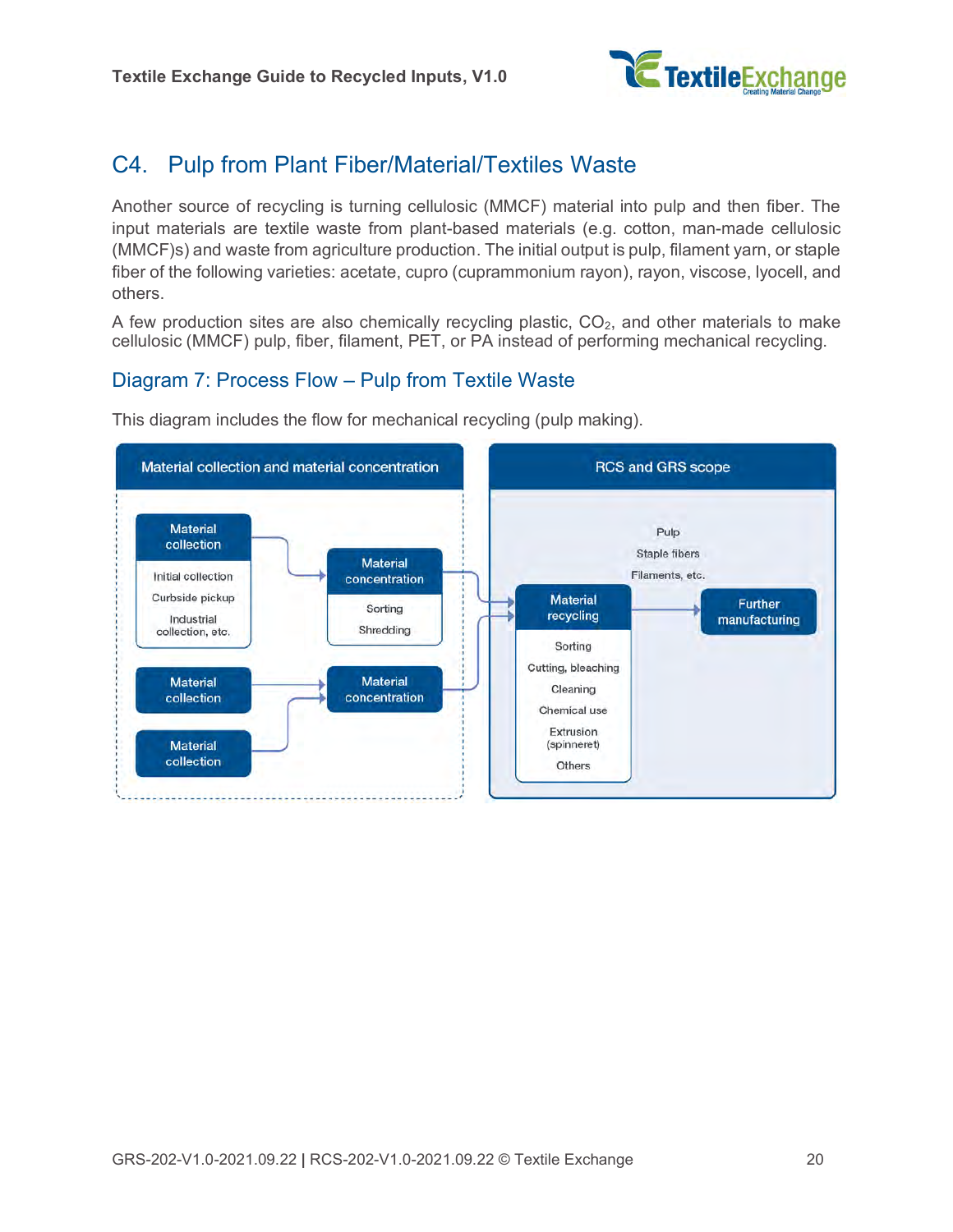

## <span id="page-20-0"></span>Section D - Chemical Recycling Synthetic Material

Chemical recycling almost always uses post-consumer materials as the input, with the primary target being to increase the recycling rates of post-consumer textiles. The initial output is either filament yarn or stale fiber. Examples of this type of filament include Draw Textured Yarn (DTY), Fully Drawn Yarn (FDY), Partially Oriented Yarn (POY), Low oriented Yarn (LOY), Highly Oriented Yarn (HOY), Air-textured Yarn (ATY), and Fully Oriented Yarn (FOY).

#### Diagram 8: Process Flow of Chemical Recycling

This diagram includes the flow for chemical recycling of synthetic fiber and material such as PET, elastane/spandex, nylon, and polyester.

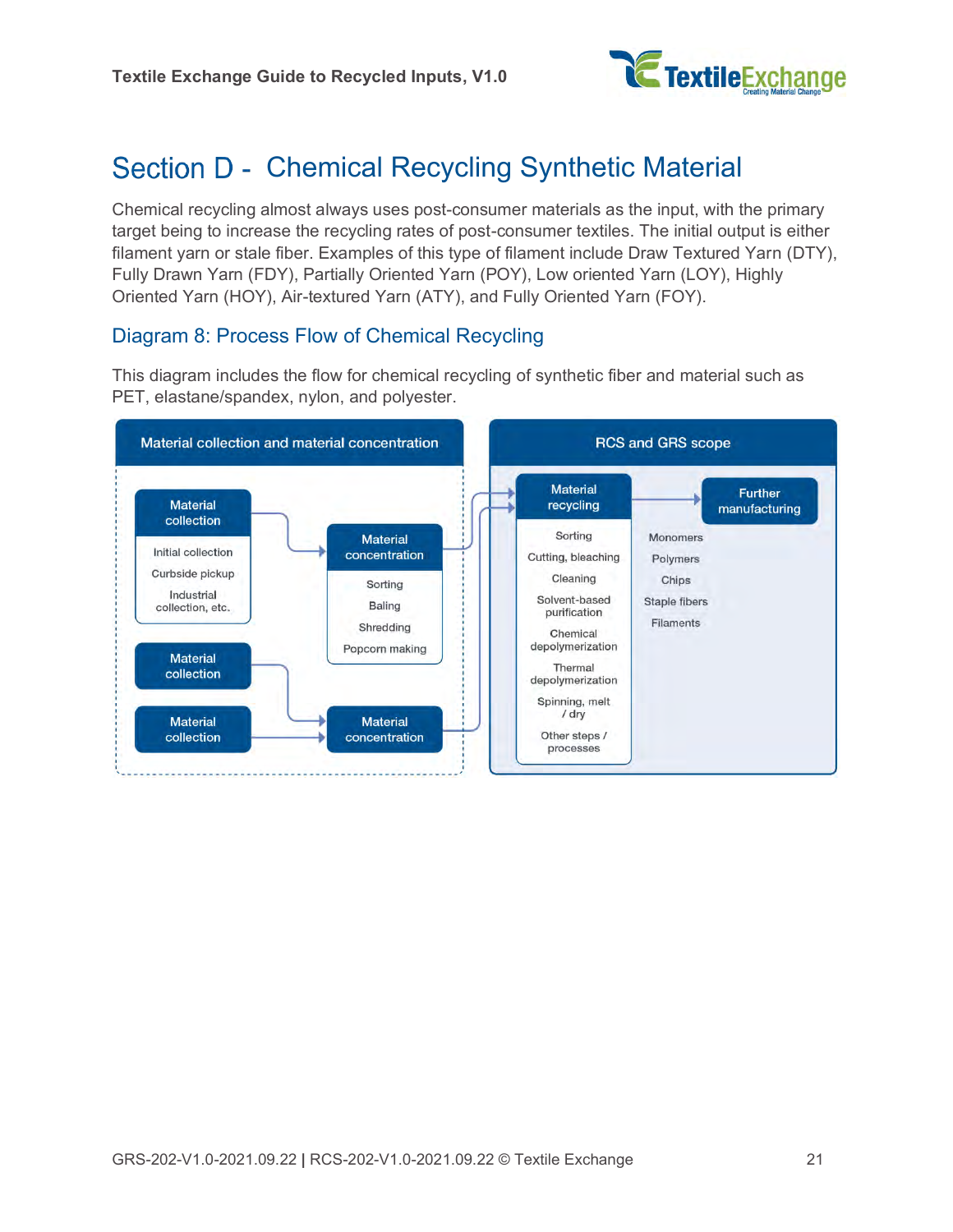

## <span id="page-21-0"></span>Section E - Biological Recycling

Controlled biological recycling is still a nascent technology and may have limited application in many supply chains. While the RCS and GRS could be used to verify that inputs to a biological recycling process were diverted from the waste stream, the standards are not intended to verify whether a material – such as a biopolymer – is recyclable or biodegradable. Refer [A4](#page-7-0) for more detail.

#### Diagram 9: Process Flow of Biological Recycling

This diagram includes the flow for biological recycling of fiber and material such as PET, elastane/spandex, nylon, and polyester.

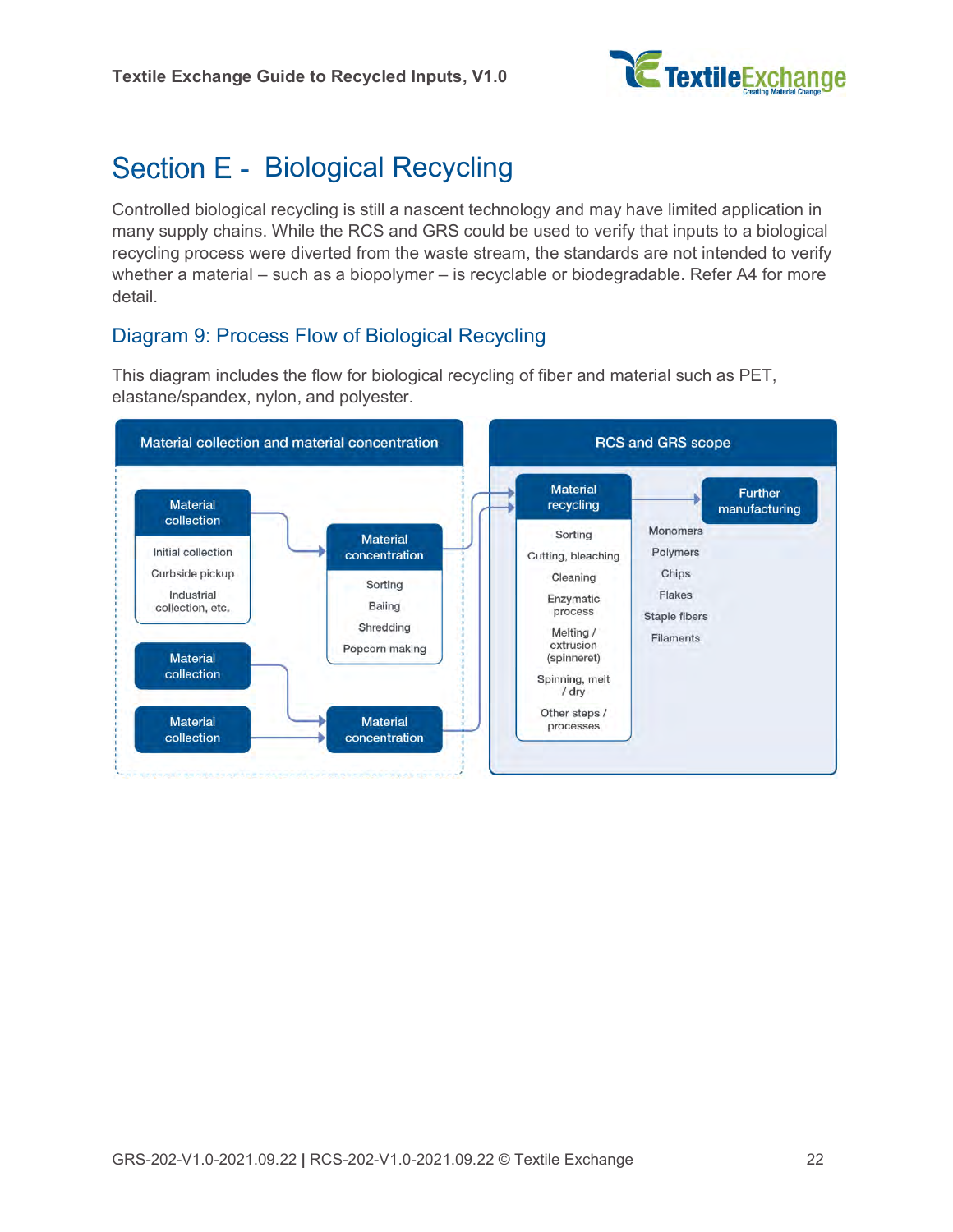

## <span id="page-22-0"></span>Section F - Examples of Accepted Recycled Input **Materials**

The following tables provides example of pre-consumer and post-consumer input materials that have been accepted into the RCS and GRS. The categories include animal, plant-based fibers (plant and animal fibers and materials), cellulosic (MMCF) fibers (man-made cellulosic (MMCF)), and synthetic fibers.

Pre-consumer and post-consumer waste that can be used without undergoing a recycling process is not considered *recycled material* and therefore, is not accepted as an input for RCS or GRS.

Example: Fabric and fabric waste collected from post-consumer and pre-consumer garments (respectively) is sewn into new garments or bags etc. In this case, the waste is being reused rather than recycled. This type of material may be identified and tracked withing GRS and RCS, but may not be identified or labeled as "recycled" nor with any reference to the GRS and RCS.

Processes such as opening, cleaning, sorting, screening, contamination removal, balling, and/or converting size (bottle or fabric to a smaller size of flakes or fabric) are considered material concentration and not considered recycling.

| <b>Material Source</b>   | <b>Accepted as Reclaimed</b><br>under Post-Consumer                                                                                                                                                                                                                                      | <b>Not Accepted as Reclaimed</b><br>under Post-consumer                                                                                                                                                                                                                          |
|--------------------------|------------------------------------------------------------------------------------------------------------------------------------------------------------------------------------------------------------------------------------------------------------------------------------------|----------------------------------------------------------------------------------------------------------------------------------------------------------------------------------------------------------------------------------------------------------------------------------|
| <b>Sources</b>           | Material generated by<br>households or by<br>commercial, industrial,<br>and institutional facilities<br>in their role as end-users<br>of the product which can<br>no longer be used for its<br>intended purpose. This<br>includes returns of<br>material from the<br>distribution chain. | Materials that are discarded<br>by a manufacture process but<br>that have properties allowing<br>it to be reused on site by<br>being incorporated back into<br>the same manufacturing<br>process that generate it.<br>Or<br>can be sold in second market<br>without any changes. |
| <b>Brand/Retailer</b>    | Old garments collection<br>programs<br>End-of-life**                                                                                                                                                                                                                                     | Second hand or second<br>quality                                                                                                                                                                                                                                                 |
| <b>Customer/End user</b> | Old garments                                                                                                                                                                                                                                                                             |                                                                                                                                                                                                                                                                                  |

#### **Post-Consumer Sources**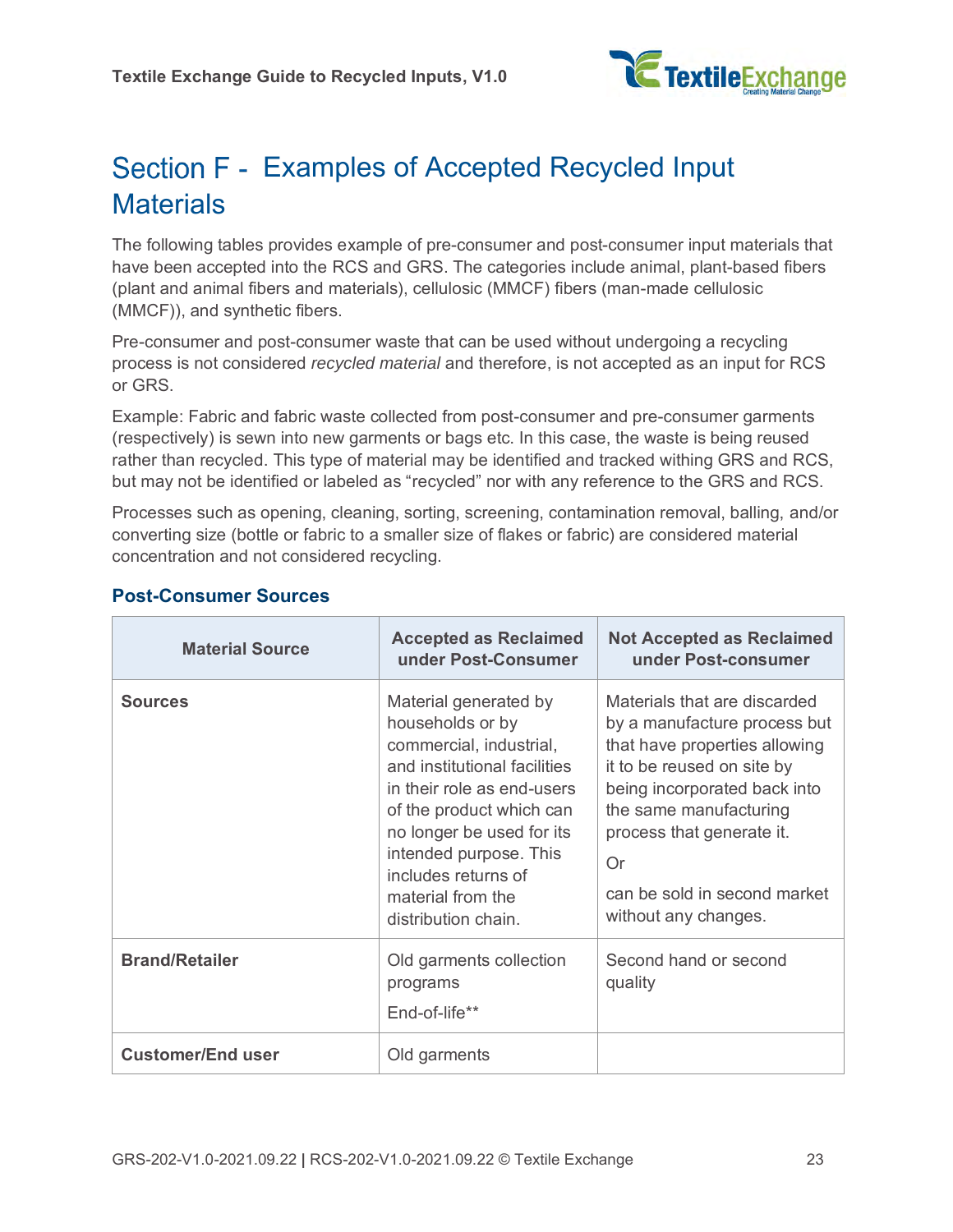

| <b>Material Source</b>                                                                                                                                                                                                                                                                                 | <b>Accepted as Reclaimed</b><br>under Post-Consumer                                 | <b>Not Accepted as Reclaimed</b><br>under Post-consumer                                                                                                               |
|--------------------------------------------------------------------------------------------------------------------------------------------------------------------------------------------------------------------------------------------------------------------------------------------------------|-------------------------------------------------------------------------------------|-----------------------------------------------------------------------------------------------------------------------------------------------------------------------|
| <b>Government owned/operated</b><br>collector or concentrator<br>entities (i.e. municipality) or<br>donation center;<br><b>Curbside pickup;</b><br>Industrial collection;<br><b>Business entity (Brokers/</b><br><b>Commercial operation -retail</b><br>stores); and<br><b>Non-profit organization</b> | <b>PET</b> bottles<br>Fishing nets<br><b>Plastics</b><br>$\bullet$<br>Tires<br>etc. | Garment / finished products<br>from:<br>reused, renting<br>$\bullet$<br>trading<br>$\bullet$<br>swapping, borrowing,<br>$\bullet$<br>inheriting<br>other<br>$\bullet$ |

#### **Pre-Consumer Sources**

| <b>Material Source</b>         | <b>Accepted as Reclaimed</b><br>under Pre-Consumer                                                                                                                                                                                                                           | <b>Not Accepted as Reclaimed</b><br>under Pre-consumer                                                                                                                                                                                                                                                     |
|--------------------------------|------------------------------------------------------------------------------------------------------------------------------------------------------------------------------------------------------------------------------------------------------------------------------|------------------------------------------------------------------------------------------------------------------------------------------------------------------------------------------------------------------------------------------------------------------------------------------------------------|
| <b>Sources</b>                 | Material diverted from the<br>waste stream during a<br>manufacturing process.<br>Excluded is reutilization of<br>materials such as rework,<br>regrind, or scrap generated in<br>a process and capable of<br>being reclaimed within the<br>same process that generated<br>it. | Materials that are discarded<br>by a manufacturing process<br>but that has properties<br>allowing it to be reused on site<br>by being incorporated back<br>into the same manufacturing<br>process that generated it.<br>OR.<br>Materials that can be sold in a<br>secondary market without any<br>changes. |
| <b>Ginning &amp; delinting</b> |                                                                                                                                                                                                                                                                              | Cotton linter*<br>Gin motes*                                                                                                                                                                                                                                                                               |
| <b>Scouring</b>                |                                                                                                                                                                                                                                                                              | Lanolin                                                                                                                                                                                                                                                                                                    |
| <b>Fiber dyeing</b>            |                                                                                                                                                                                                                                                                              | Internal and buyer quality<br>rejection (such fiber may be<br>used for mélange or heather                                                                                                                                                                                                                  |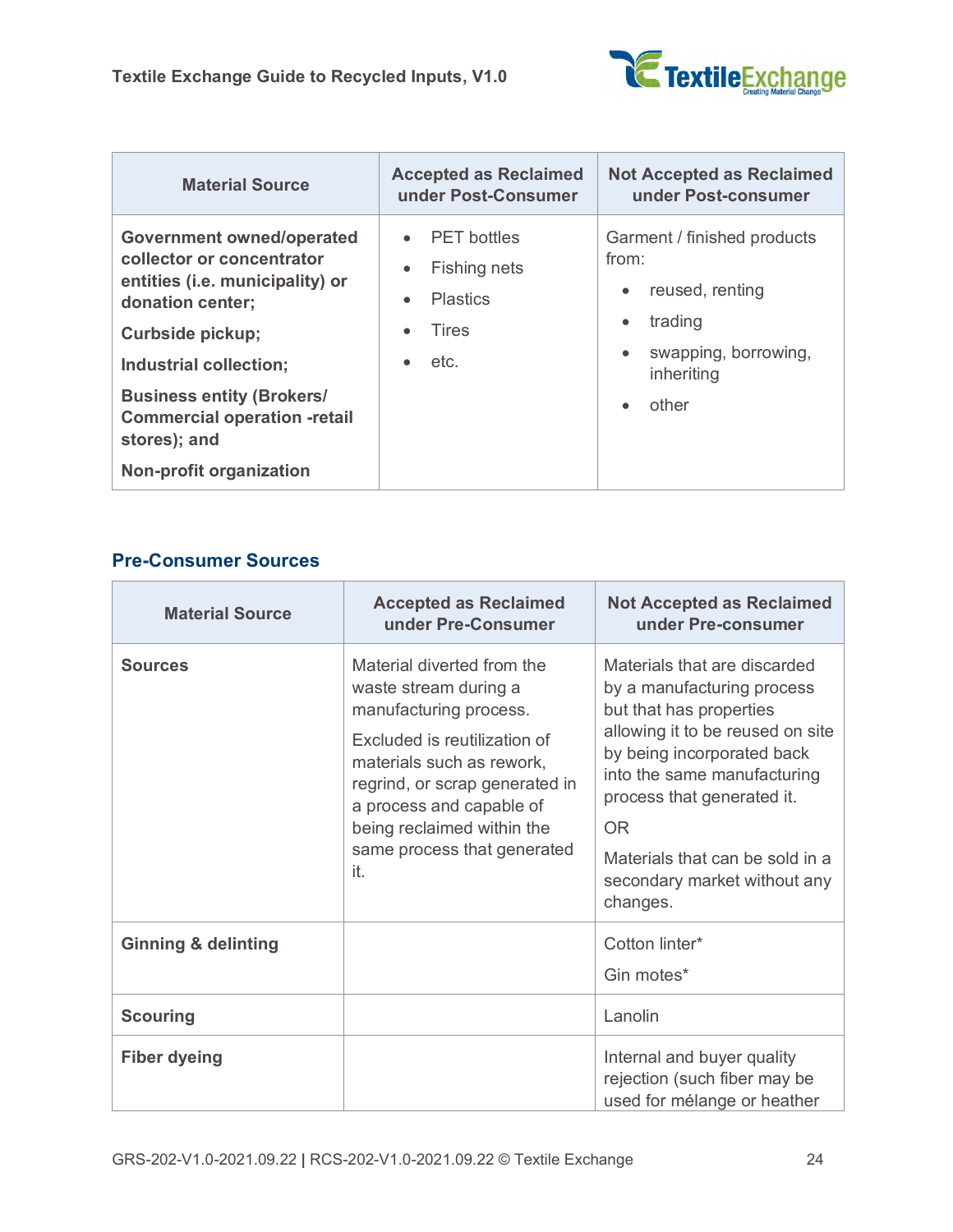

| <b>Material Source</b>                                       | <b>Accepted as Reclaimed</b><br>under Pre-Consumer                               | <b>Not Accepted as Reclaimed</b><br>under Pre-consumer                                               |
|--------------------------------------------------------------|----------------------------------------------------------------------------------|------------------------------------------------------------------------------------------------------|
|                                                              |                                                                                  | or second grade production<br>but not allowed in GRS or<br>RCS)                                      |
| <b>Spinning</b>                                              |                                                                                  |                                                                                                      |
| <b>Blow room</b>                                             |                                                                                  | Blow room waste*                                                                                     |
| <b>Carding</b>                                               |                                                                                  | Carding waste*                                                                                       |
| <b>Drawing</b>                                               |                                                                                  | Drawing (draw frame)*                                                                                |
| <b>Combing</b>                                               |                                                                                  | Comber noil (cotton)<br>Comber noil (wool)                                                           |
| <b>Top making</b>                                            |                                                                                  | Top/tow waste                                                                                        |
| <b>Roving frame</b>                                          |                                                                                  | Roving waste                                                                                         |
| <b>Ring frame</b>                                            | Ring frame yarn waste (hard<br>waste)                                            | Ring frame - pneumatic waste<br>and automated vacuum<br>collection (overhead travelling<br>cleaners) |
| <b>Winding machine</b>                                       | Winding machine yarn waste<br>(hard waste)                                       | Winding machine – automated<br>vacuum collection (overhead<br>travelling cleaners)                   |
| <b>Open end</b>                                              | Open end yarn waste (hard<br>waste)                                              | Sliver waste                                                                                         |
| Air (vortex) spinning                                        | Air (vortex) yarn waste                                                          | Air (vortex) fiber waste                                                                             |
| Melt / Wet / Dry spinning<br><b>Texturization (Crimping)</b> | Melt, wet, dry, or texturizing<br>(crimping) spinning yarn waste<br>etc. (final) | Melt, wet, dry, or texturizing<br>(crimping) spinning waste etc.<br>(intermediate)                   |
|                                                              |                                                                                  | Oligomer waste<br>Canceled order (does not<br>include quality rejection)***                          |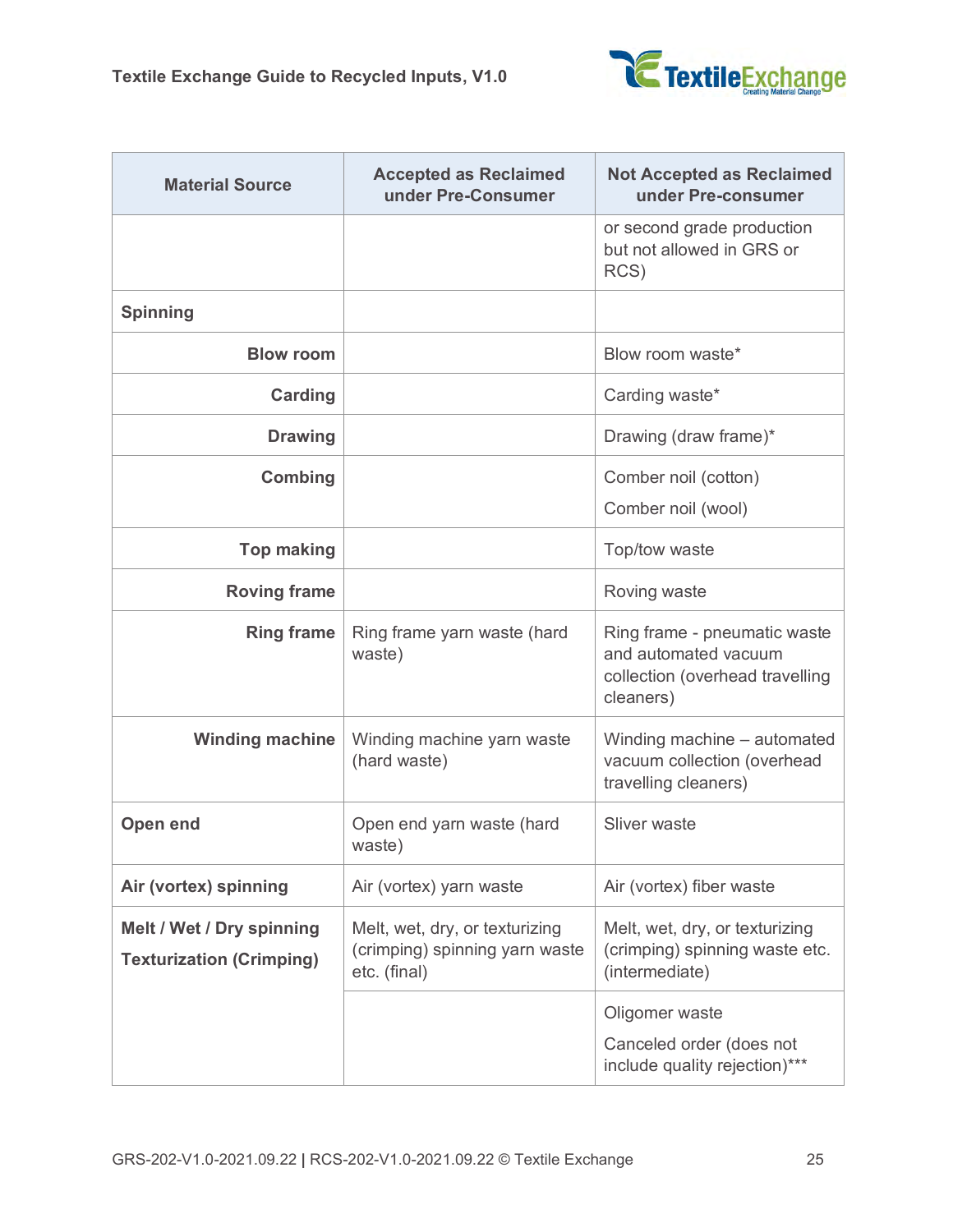

| <b>Material Source</b>                        | <b>Accepted as Reclaimed</b><br>under Pre-Consumer                                                                              | <b>Not Accepted as Reclaimed</b><br>under Pre-consumer                                                                                                                                                     |
|-----------------------------------------------|---------------------------------------------------------------------------------------------------------------------------------|------------------------------------------------------------------------------------------------------------------------------------------------------------------------------------------------------------|
| Yarn dyeing and finishing                     | Quality rejections**                                                                                                            | Internal & Buyer quality<br>rejection (such fiber may be<br>used for mélange or heather<br>but is not allowed in GRS or<br>RCS)                                                                            |
| <b>Preparatory</b>                            |                                                                                                                                 | Unused and leftover stock of<br>yarn at preparatory                                                                                                                                                        |
| <b>Weaving</b>                                | Woven selvage<br>Quality rejection stock, any<br>kind of quality rejection of<br>fabrics**                                      | Leftover stock of yarn or<br>fabrics                                                                                                                                                                       |
| <b>Knitting</b>                               |                                                                                                                                 | Unused and leftover stock of<br>yarns                                                                                                                                                                      |
| Pre-treatment, Dyeing,<br><b>Finishing</b>    | Quality rejection fabrics**                                                                                                     | Leftover stock**                                                                                                                                                                                           |
| <b>Manufacturing (Cut,</b><br>make, and trim) | Fabric cutting waste<br>Quality rejection fabrics**<br>Quality rejected garment (not<br>worn)                                   | Leftover stock**                                                                                                                                                                                           |
| <b>Brand/Retailer</b>                         | Consumer or warranty returns<br>due to damage**<br>Third party distribution chain<br>returns (due to inferior quality)<br>$***$ | Leftover stock**<br>Unsold goods and materials<br>Aged goods without damage:<br>more than 1 year<br>Aged goods without damage<br>at process categories: more<br>than 1 year<br>Sampling goods at any stage |

\* Allowed only as feedstock for cellulosic (MMCF) fibers/filament in dissolving pulp making process, acetate, cupro (cuprammonium rayon), rayon, viscose, lyocell, pulp for paper making, etc.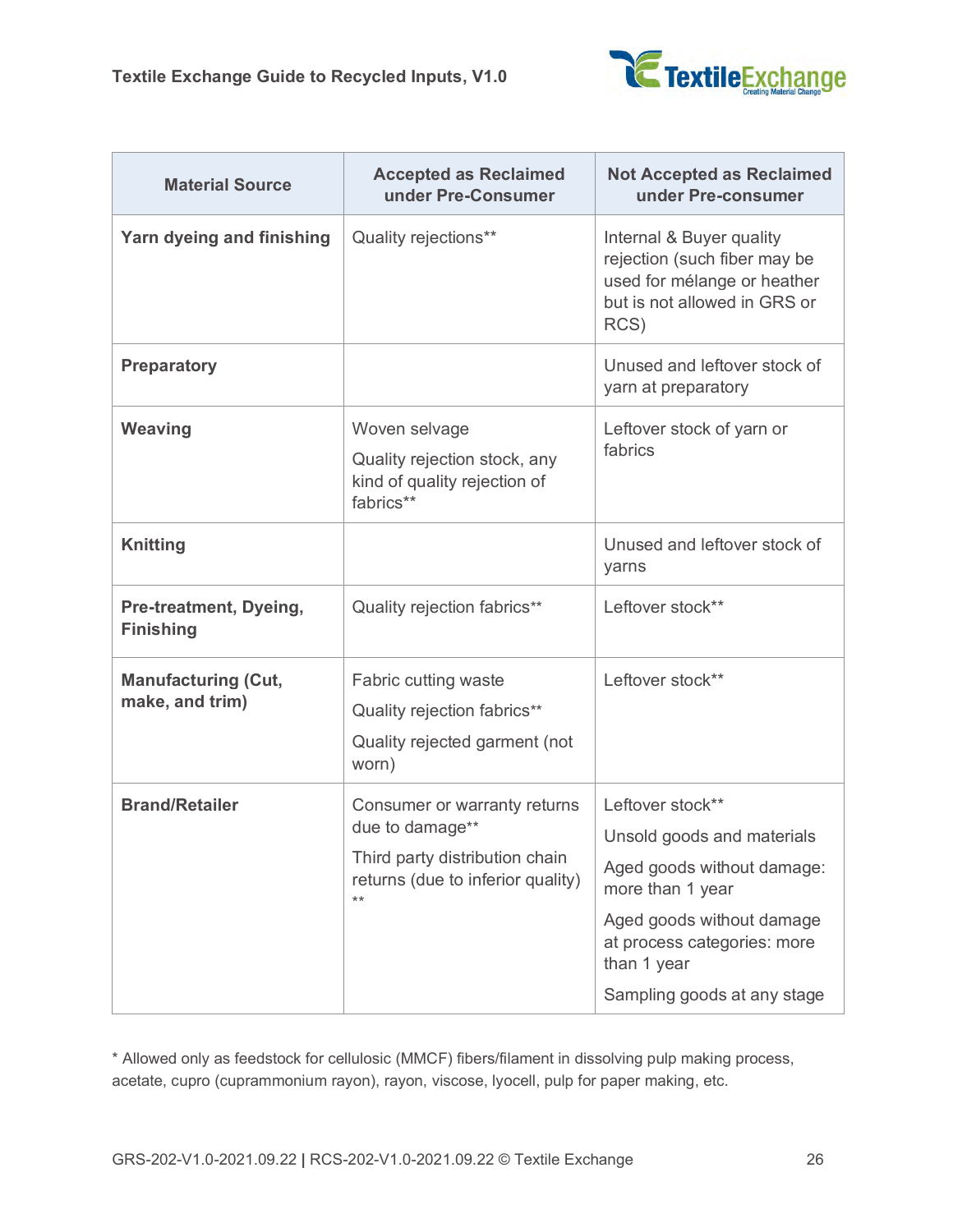

\*\* As long as goods cannot be sold in secondhand market. Finished products which do not reach their full, end of life use are expected to not be classified as post-consumer but may be considered to be preconsumer. Product returned to a retailer under warranty or functional components returned by the consumer at the time of purchased may be considered to be pre-consumer. Any return where the consumer receives a replacement product or a substantial refund or credit towards a new product is considered to be a warranty return. If a brand collects returns of its end-of-life products, these products may be considered to be post-consumer. To claims this material as post-consumer, the brand is expected to ensure that other product (such as warranty returns or overstock) are not mixed with end-of-life products.

\*\*\* For all kinds of process categories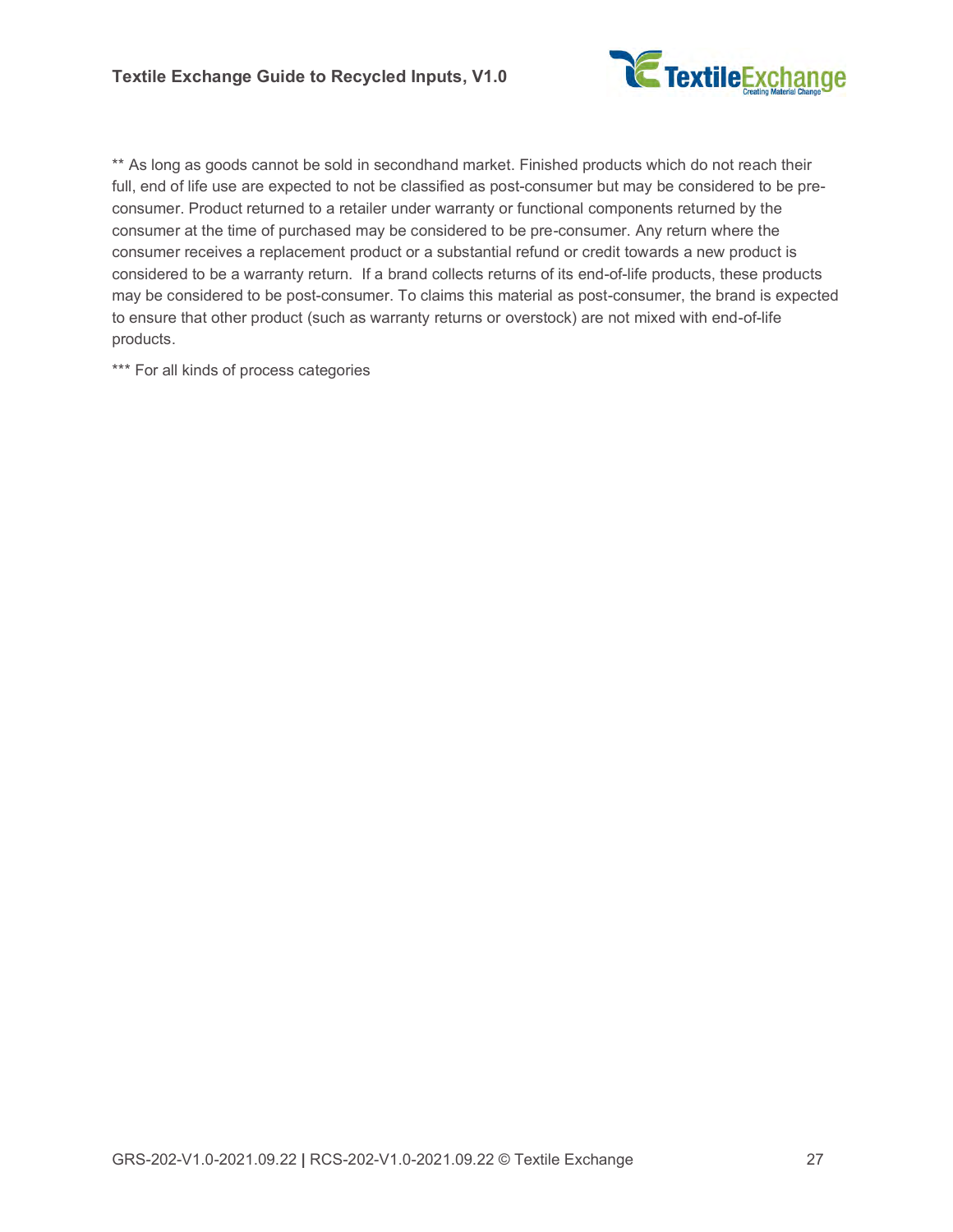

## <span id="page-27-0"></span>Appendix A – Recommended Actions for Certification **Bodies**

Appendix A is only applicable to section [C2.](#page-13-0)

#### New Applicant Organizations

- 1. The certification body should collect and share information with the Textile Exchange prior to approving fiber and yarn counts outlined in Tables 3 and 4.
- 2. The certification body should inform Textile Exchange if they believe that fiber and yarn counts outlined in Tables 1 and 2 are not possible to manufacture.

#### Organizations with Valid RCS and/or GRS Scope Certificate(s)

- 3. The certification body should collect the information related to production claims outlined in Tables 3 and 4 during the next audit and share it with the Textile Exchange prior to recertification.
- 4. The certification body should inform Textile Exchange if they believe that fiber and yarns counts outlined in Tables 1 and 2 are not possible to manufacture.
- 5. The certification body may issue transaction certificates for such product(s) provided that the certification body is satisfied with the authenticity of the product based on the data collected for 6.
- 6. The certification body should collect the information below and share it with the Textile Exchange Assurance Team for further evaluation:
	- a. A process and material flow chart (from recycler to spinner);
	- b. A list and photos of pre-consumer waste used as reclaimed inputs;
	- c. A list and photos of post-consumer waste used as reclaimed inputs;
	- d. A recycled cotton fiber test report;
	- e. A list of all possible yarn counts (e.g. mix recycled cotton + cotton, or recycled cotton + polyester/MMCF/acrylic);
	- f. A yarn test report for yarn(s) outlined in 6.e. that outlines the yarn count, CSP/RKM value, and hairiness value;
	- g. A comparative study/chart based on the test report that outlines: